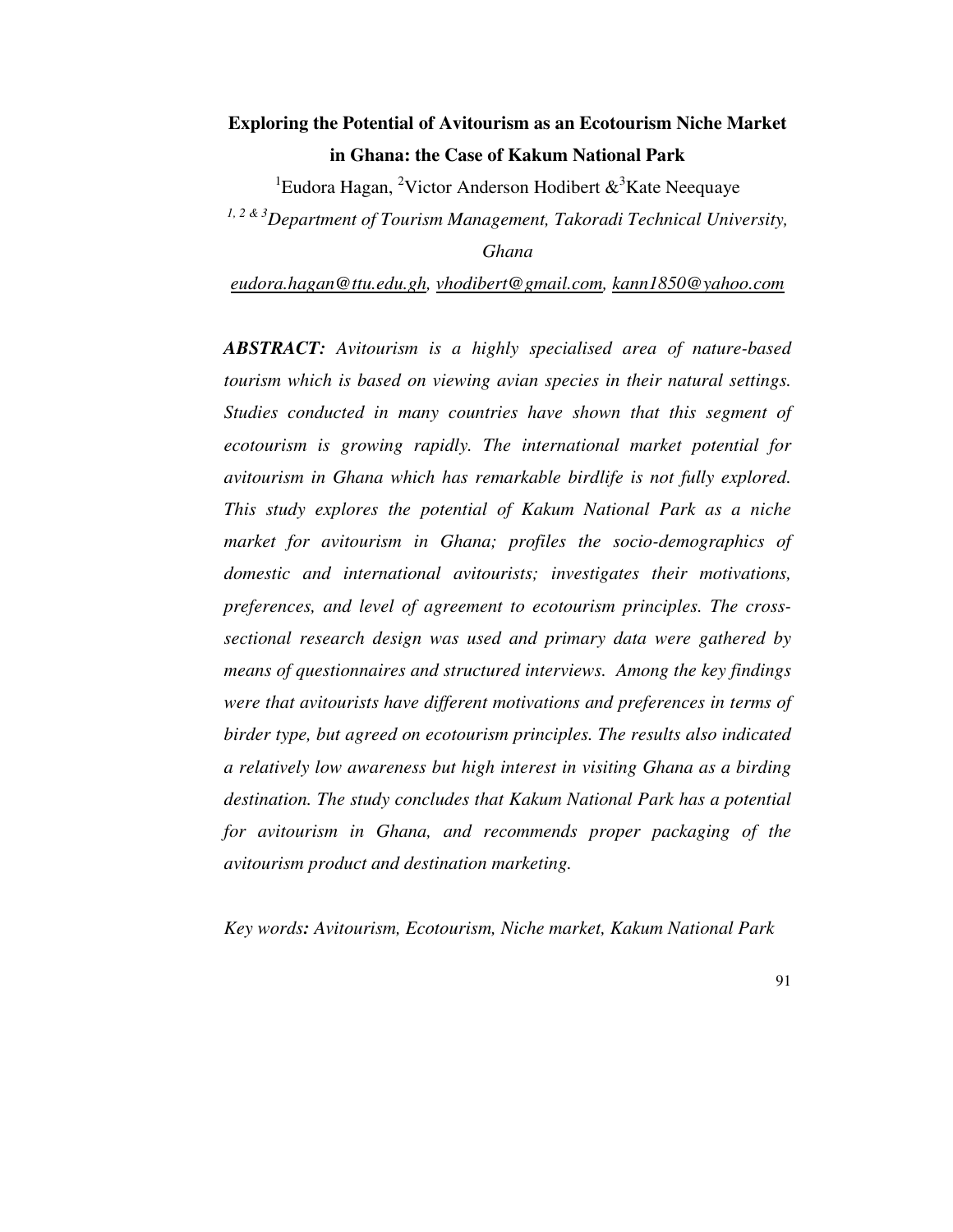#### **1. Introduction**

Many alternative forms of tourism have evolved over time due to the rapid growth of tourism, of which avitourism or birding has become one of the fastest growing niche markets around the world (Conradie & Zyl, 2013). Avitourism is one of the fastest-growing nature-based tourism activities worldwide and is fast catching up with many countries.According to Cordell and Herbert (2002: 61), "avitourism represents a bigger segment of ecotourists and as an avenue for income generation in ecotourism". Avitourism is where tourists travel to view birds in their natural habitat, usually with binoculars. It is steadily increasing in popularity and expanding nature-based tourism activity in many countries such as India, South Africa, Australia, and Thailand. It includes bird-watching or birding which has been a popular hobby in many countries across the globe.

Avitourism contributes towards a number of tourism sectors' objectives such as increasing tourists length of stay, spending patterns, geographical distribution of tourists and volumes; reduction of seasonality and promotion of special tourism (South African Tourism, 2008). This niche has helped to boost tourist flow in countries like India, Brazil, Thailand, Australia and South Africa. Due to its ornithological variety, Africa is a destination for many avid birdwatchers and twitchers from abroad. Bird-watching or birding as it is now commonly referred to, is one of the fastest growing pastimes in the world and a new alternative niche tourism and it can be conducted virtually anywhere (South African Tourism, 2008).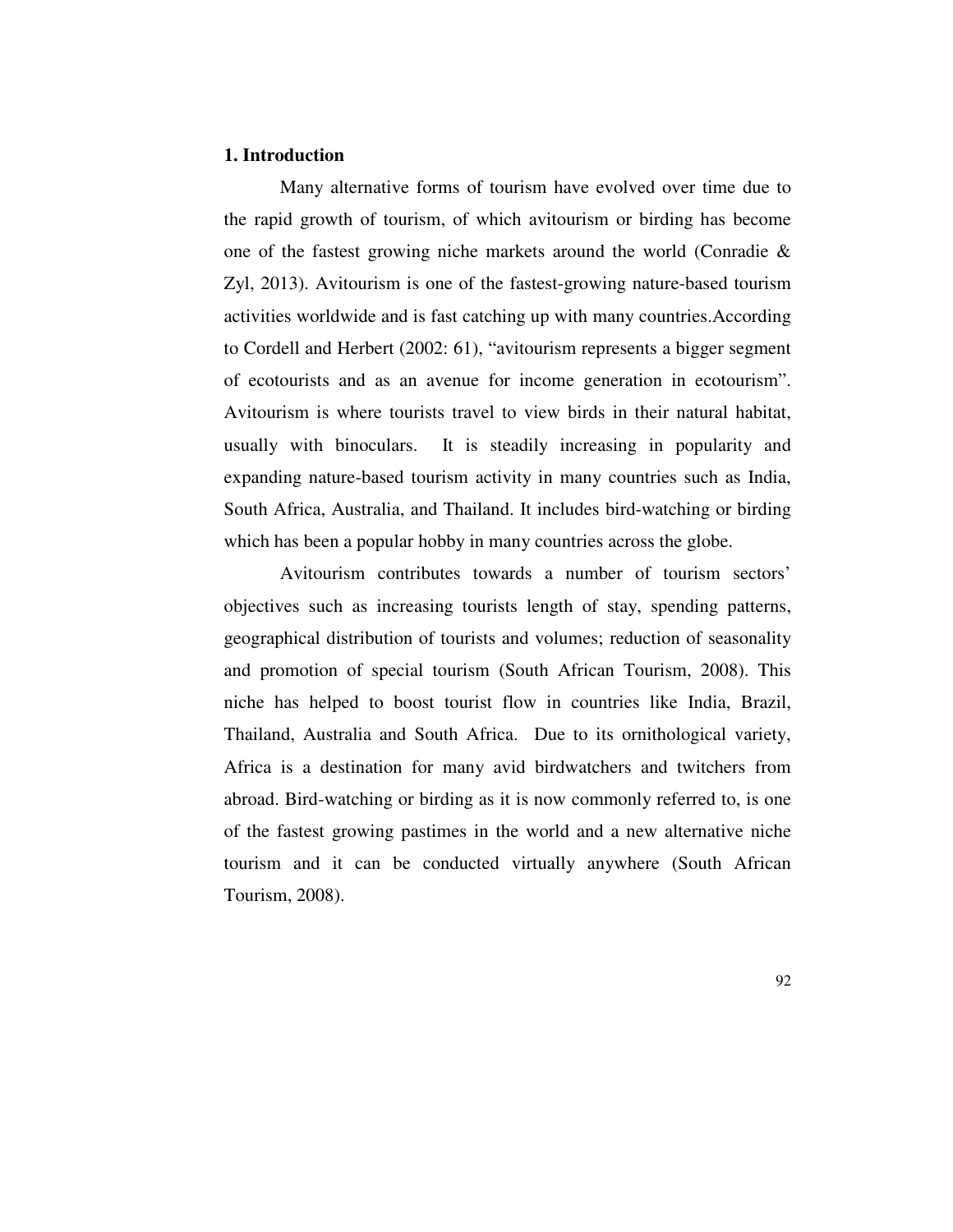#### **2. Background to the Study**

The economic, social and conservation benefits that avitourism offers for destinations cannot be underestimated. However, little attention has been given to its promotion as an important ecotourism niche area in Ghana. Inadequate research has been conducted on this niche area of tourism in Ghana, except for a study conducted by Kuuder, Doe and Yirbekyaa (2013) on the ecotourism potentials of Xavi Bird Watching Sanctuary in the Akatsi District of Ghana. Ghana has 18 protected areas, 7 national parks, 6 resource reserves, 4 wildlife sanctuaries and one strict reserve all together occupying 13,048km2 or 5.5% of the country's land size. There are about 222 known species of mammals of which ten are threatened and 721 bird species of which seven are threatened (Agyei-Ohemeng, 1991). Unlike the popularity that most national parks enjoy, bird sanctuaries or areas with avitourism related potentials tend to be least patronised by tourists for recreation purposes though they offer great forms of amusement (Kuuder, Doe & Yirbekyaa, 2013). There is the Xavi Bird Watching Sanctuary located at Akatsi in the Volta Region of Ghana, a community based project which was established in the year 2000. Ghana is amazingly an undiscovered destination for birds, especially Kakum National Park.

Avitourism or birding tourism accounted for the number of tourists attracted to Ghana's reserves to view the many unique species of birds on offer. Birders from around the globe are avidly seeking new and fascinating places to visit and Ghana is an obvious destination of choice considering the huge and unique diversity. Avitourism has the potential for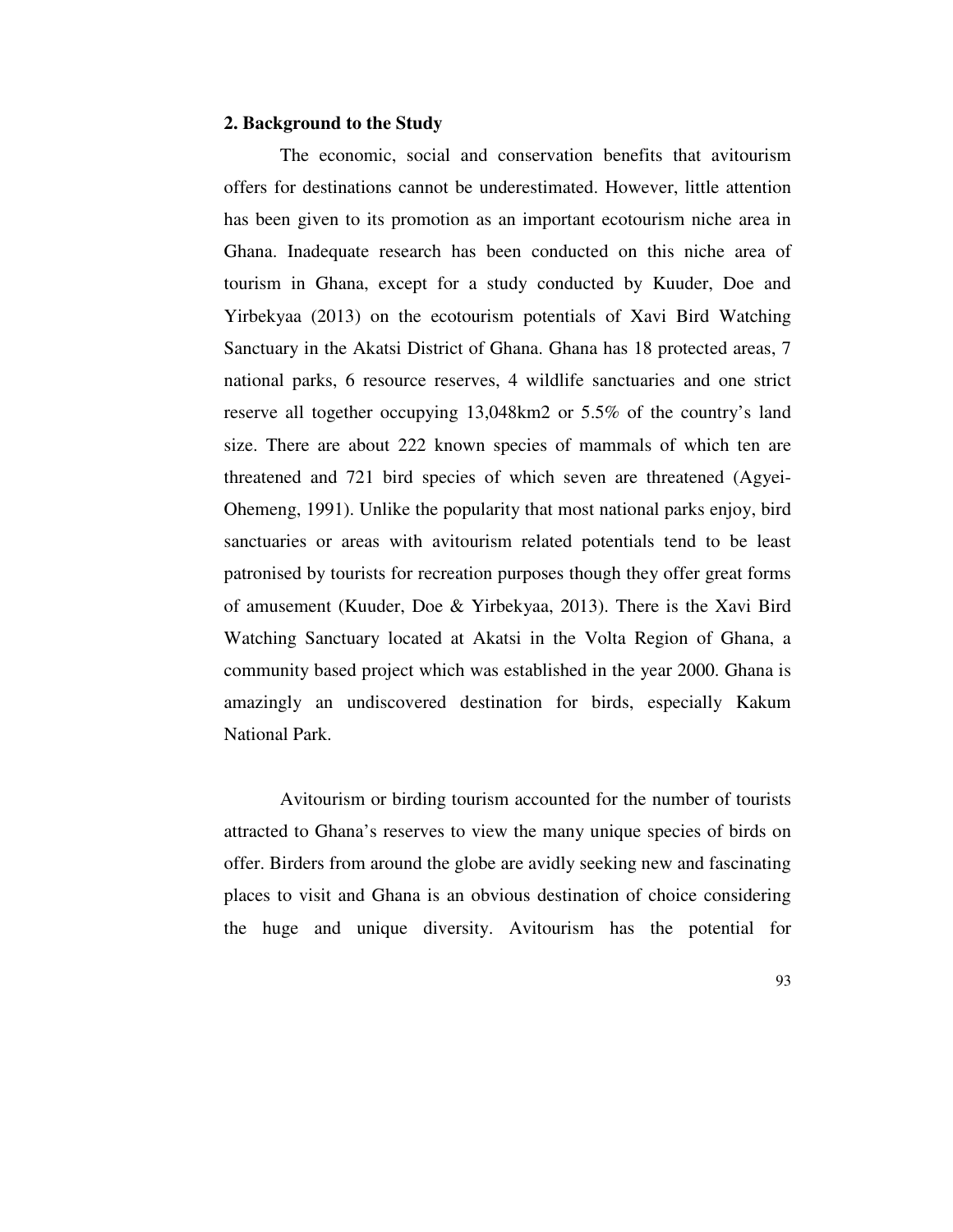opportunities for job creation and community development in Ghana, especially for communities around Kakum National Park. Ghana is endowed with ecotourism attractions which have been promoted over the years. However, little consideration has been given to avitourism as a niche market. This study is based on Kakum National Park, which is located in the Central Region of Ghana. The study explores the potential that Kakum National Park has for the promotion of avitourism as a niche market for ecotourism in Ghana;profiles the socio-demographics of domestic and international avitourists to Kakum national Park; investigates their motivations, preferences, and level of agreement to ecotourism principles.

# **3. Study Area (Kakum National Park)**

Kakum National Park is located in the Central Region of Ghana. It covers an area of 375 square kilometres. It was established as a reserve in 1931. However, it was gazetted as a national park in 1992 after an initial avifauna research was conducted. The area is covered with tropical rain forest, and the uniqueness of the park lies in the fact that it was established at the initiative of the local people. It is also one of the two (2) locations in Africa with a canopy walkway, which is 350 meters long and connects seven tree tops which provide access to the forest. The most notable endangered species of fauna found in the park are the Diana monkey, Giant bongo, Yellow-backed duiker and African elephant(Kakum National Park, Wikipedia, 2020).

Kakum National Park is the jewel in the crown of Ghana's protected reserve system. Amongst the many species to see from the canopy walkway are some of West Africa's most sought-after forest jewels.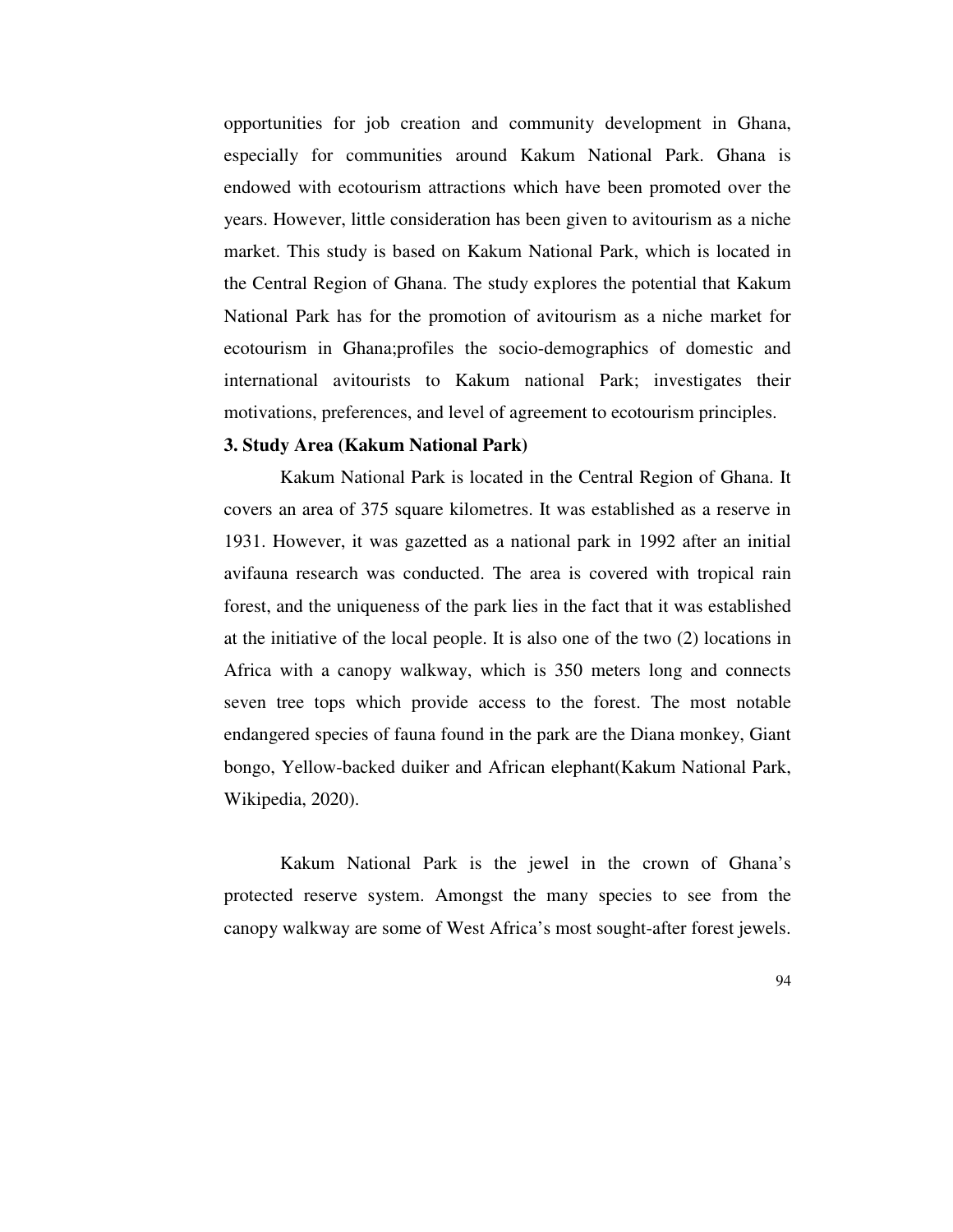Species that are regularly seen include the cotinga-like Blue cuckooshrike, Violet- backed hyliota, Sharpe's apalis (an upper Guinea endemic), Rufous-crowned eremomela, African shrike-flycatcher, Lemon-bellied crombec, Green hylia, Yellow-mantled weavers and the extremely rare Yellow-footed honeyguides, White-headed and forest wood hoopoes, Grey longbill, Red-headed and crested malimbes, and the Chestnut-breasted nigritas among others (BirdLife International, 2008).

Kakum National Park is one of the well-studied sites in Ghana, an Important Bird Area (IBA) recognized by the Bird Life International.The Bird Life International included the park area under its list of Bird Life Areas in Ghana in 2002 under the criteria A1, A2, A3. They recorded 266 species of birds, all of which are resident and most of them are under the Least Concern categorization. An additional 56 species that are yet to be confirmed have also been identified. The globally threatened species listed under the Near Threatened category are: Green-tailed bristlebill (*Bleda eximius*), Red-fronted antpecker (*Parmoptila rubrifrons*), Rufous-winged illadopsis (*Illadopsis rufescens*) and Copper-tailed glossy-starling (*Lamprotornis cupreocauda*).The vulnerable species identified are Whitebreasted guineafowl (*Agelastes meleagrides*), Brown-cheeked hornbill (*Bycanistes cylindricus*), Yellow-casqued hornbill (*Ceratogymna elata*) and Yellow-bearded greenbul (*Criniger olivaceus*). The Whitebreasted guinea fowl (*Agelastes meleagrides*), which is one of the eight species of global conservation concern recorded has been found to occur in low numbers. In addition, nine species of Hornbills and the African grey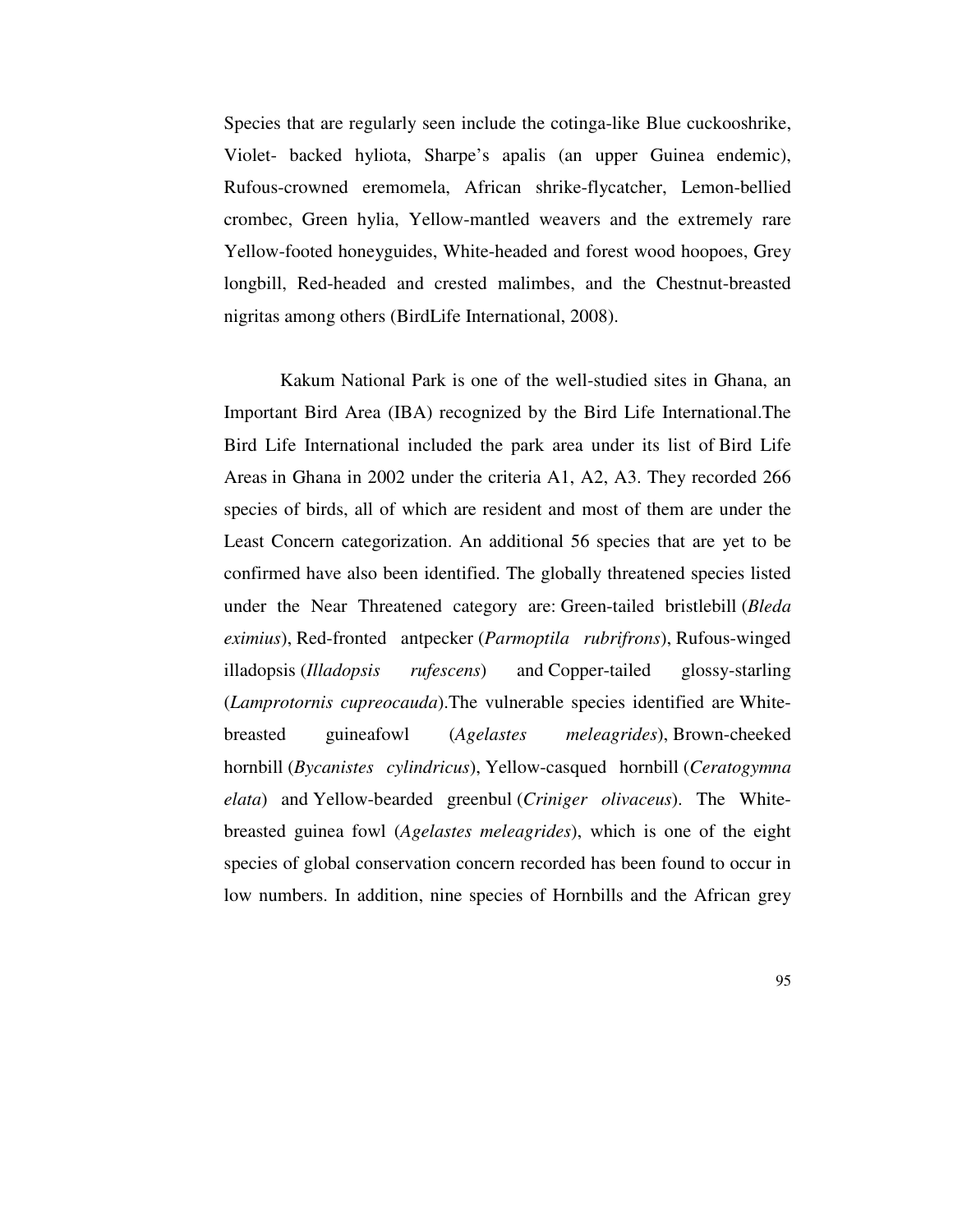parrot (*Pisttacus* erithacus) have also been recorded (BirdLife International, 2020).

The 266 birds listed for Kakum National Park also include rare species listed on the Birds Checklist of the World. These species include among others, White-faced whistling-duck (*Dendrocegyna vaduata*), Bluespotted wood-dove (*Turtur afar*), African green-pigeon (*Treron calvus*), Yellow-bill turaco (*Tauraco macrorhynchus*), African emerald cuckoo (*Chrysococyx cupreus*), Cattle egret (*Bubulcus ibis*), Red-chested goshawk (*Accipter toussenlii*), Giant kingfisher (*Megaceryle maxima*), White-throat bee-eater (*Meroos albicollis*), Hairy-breasted barbet (*Tricholaema hirsuta*), Little green woodpecker (*Compenthera maculosa*), White-breasted nigrita (*Nigrita fusconotus*), and the Village weaver (*Ploceus cucullatus*) (Lepage, 2020).

The uniqueness, biodiversity and the 266 species of birds makes the park one of the best destinations to attract both local and international birders.

#### **4. Literature Review**

Tourism is described as the largest and fastest-growing economic sector in the world (WTTC, 2011). This continued growth of tourism, both domestically and internationally, has resulted in fundamental changes in the needs, demands and expectations of tourists (Goeldner & Ritchie, 2009) bringing about niches in tourism. Niche tourism has evolved as a response to the demands of the postmodern tourists (Lew, 2008) who chooses to engage with a product or service that satisfy their particular interests and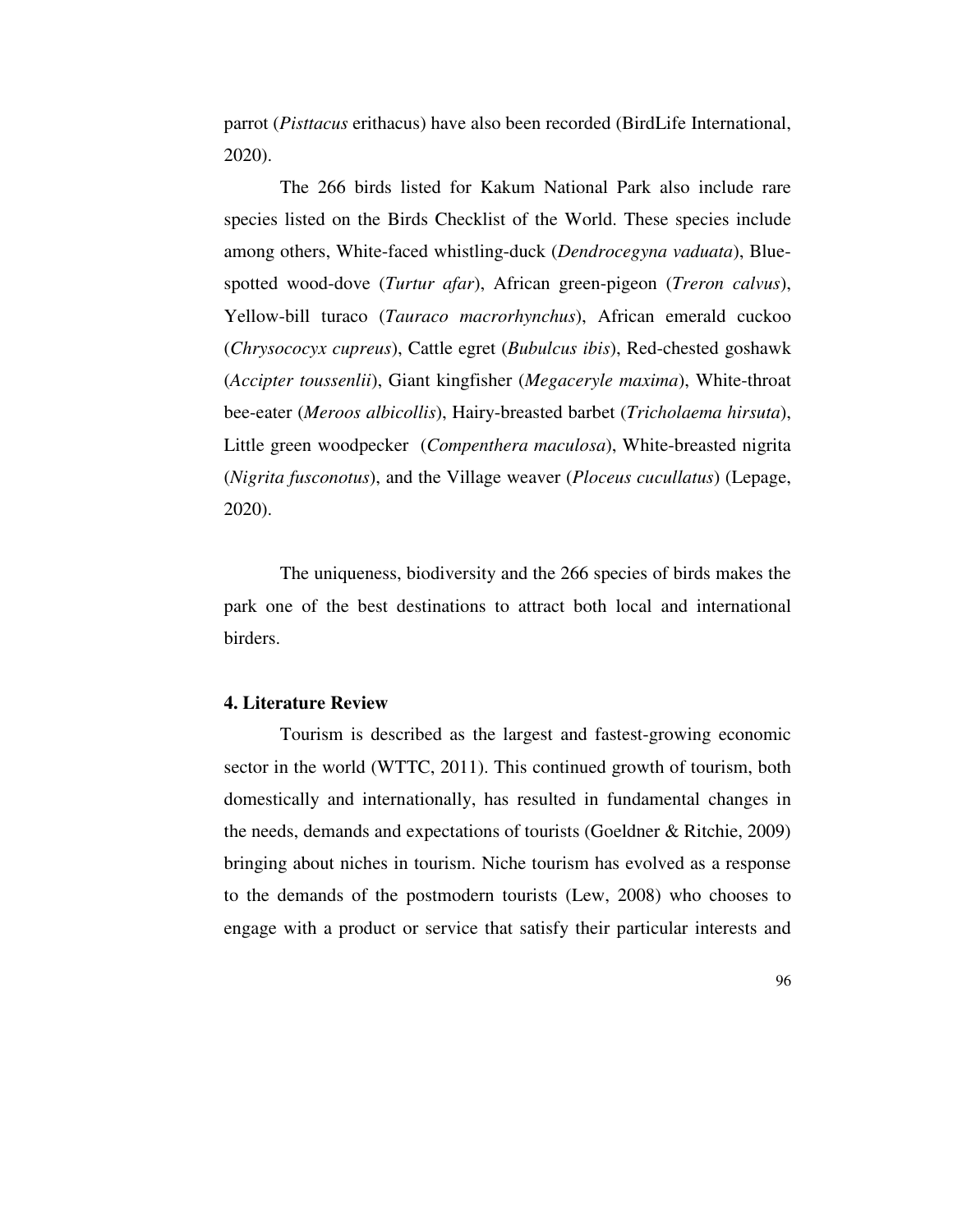needs (Derrett, 2001). Avitourism, an example of niche tourism, is identified as a growth area and a trend in tourism (Wheeler, 2008; Cordell & Super, 2004). According to La Rouche (2003), birding or bird watching is referred to as avitourism if the birder takes a trip of a mile (1.6 km) or more from home for the primary purpose of observing birds. Hvenegaard (2002) and Sekercioğlu (2002) classify avitourism as a component of ecotourism since it is expected to contribute to ecotourism's goal of enhanced conservation and wellbeing of the local community.

Similarly, Sekerlcioglu (2002) has defined bird watching as the act of identifying birds in their native habitats. Other activities that are undertaken by birdwatchers include half, full or multi-day tours, camping, guided tours, birding photography, bird walks, identification of birds, bird surveys and counts, bird ringing, biological species research and other related activities (Tourism Queensland, 2002).The United Nations World Tourism Organization defines a tourist as a person, who travels away from their normal place of residence for at least 24 hoursand spends money for the trip (UNWTO, 2008). This definition therefore implies that a birder can only be regarded as a tourist if he travels away from his usual environment to another location for the purpose of bird watching and spends money in the process.

Avitourism has been defined as a travel beyond one's usual situation undertaken overnight, to view birds in their natural habitat by using a binocular (Nicolaides, 2014). Bird watching or birding tourism, also known as Avitourism, which refers to a specific sector of nature-based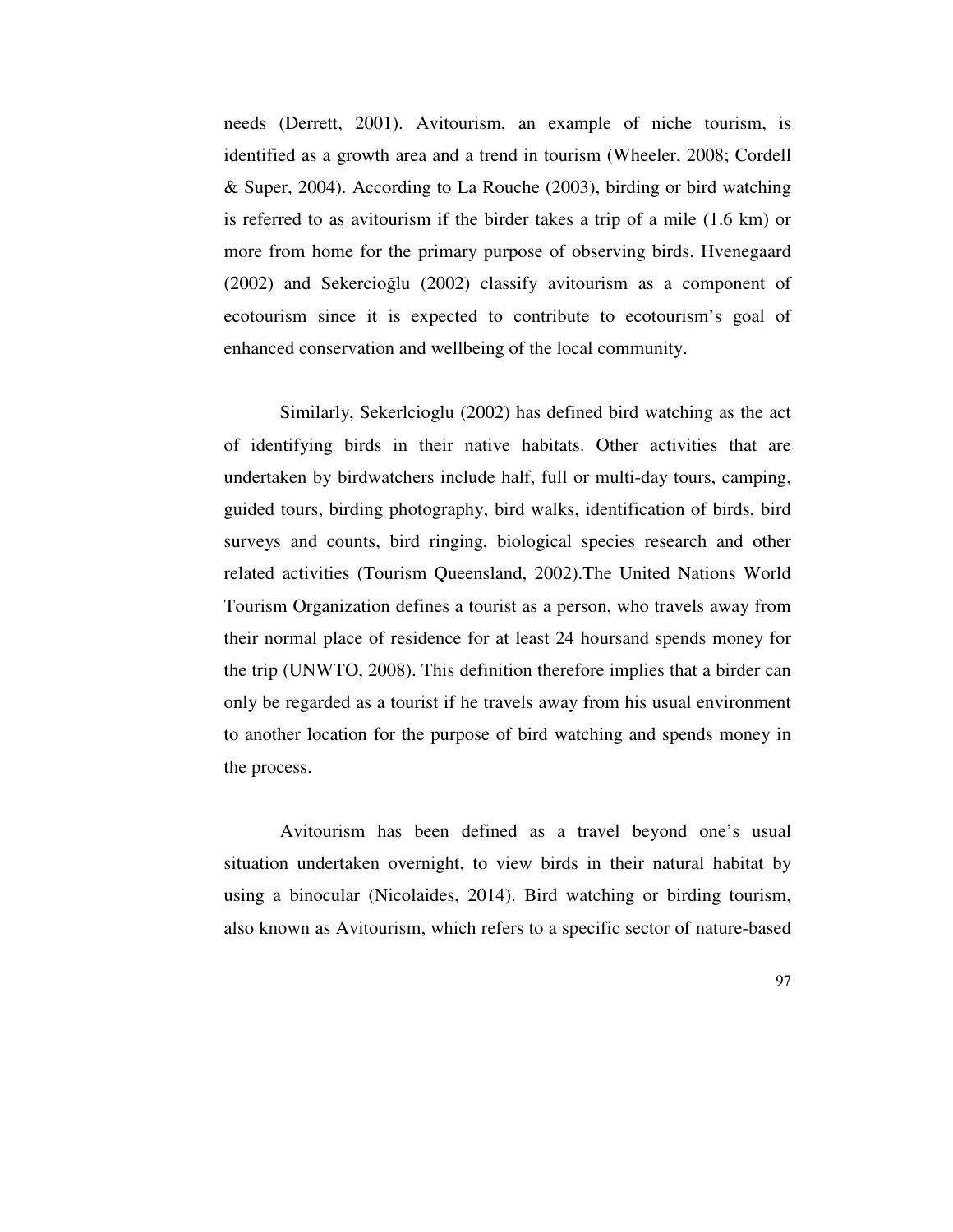tourism which is focused on looking at bird species (Biggs et al, 2011). From the point of view of Glowinski (2008), birdwatching is the lively observation, identification, and photography of birds for leisure purposes. Avitourism is a very fashionable hobby and it is a sub-category of naturebased tourism, along with wildlife tourism, marine tourism, hiking and trailing and botanical tourism (Keyser, 2009). According to Nicolaides (2014), avitourism includes Bird-watching or Birding as well as Twitching, which refers to birders who travel long distances to site rare bird species. Birdwatchers seem to be more interested in the detailed study of bird types, the scientific classification of avian species as well as environmental issues. Twitchers on the other hand, are more likely to be focused on finding rare species of birds.

#### **4.1 Characteristics of Avitourists**

Defining the term 'birder' is difficult, since "there is no hard and fast definition of a Birder" (Turpie & Ryan, 1998). According to La Rouche (2003), to be considered a birder, an individual must take a trip of a mile (1.6 km) or more from home for the primary purpose of observing birds or must closely observe or try to identify birds around the home. For the purposes of this study, only birders who take trips away from home were included in the study and are referred to as 'avitourists'. Turpie and Ryan (1998:27) state that "large numbers of people enjoy watching birds from time to time, some more frequently and enthusiastically than others". Birders are not all alike and consist of "a group of heterogenous recreationists, exhibiting a diversity of skills and interests (Scott & Thigpen, 2003:201; Hvenegaard, 2002:22; McFarlane, 1994:362; Kellert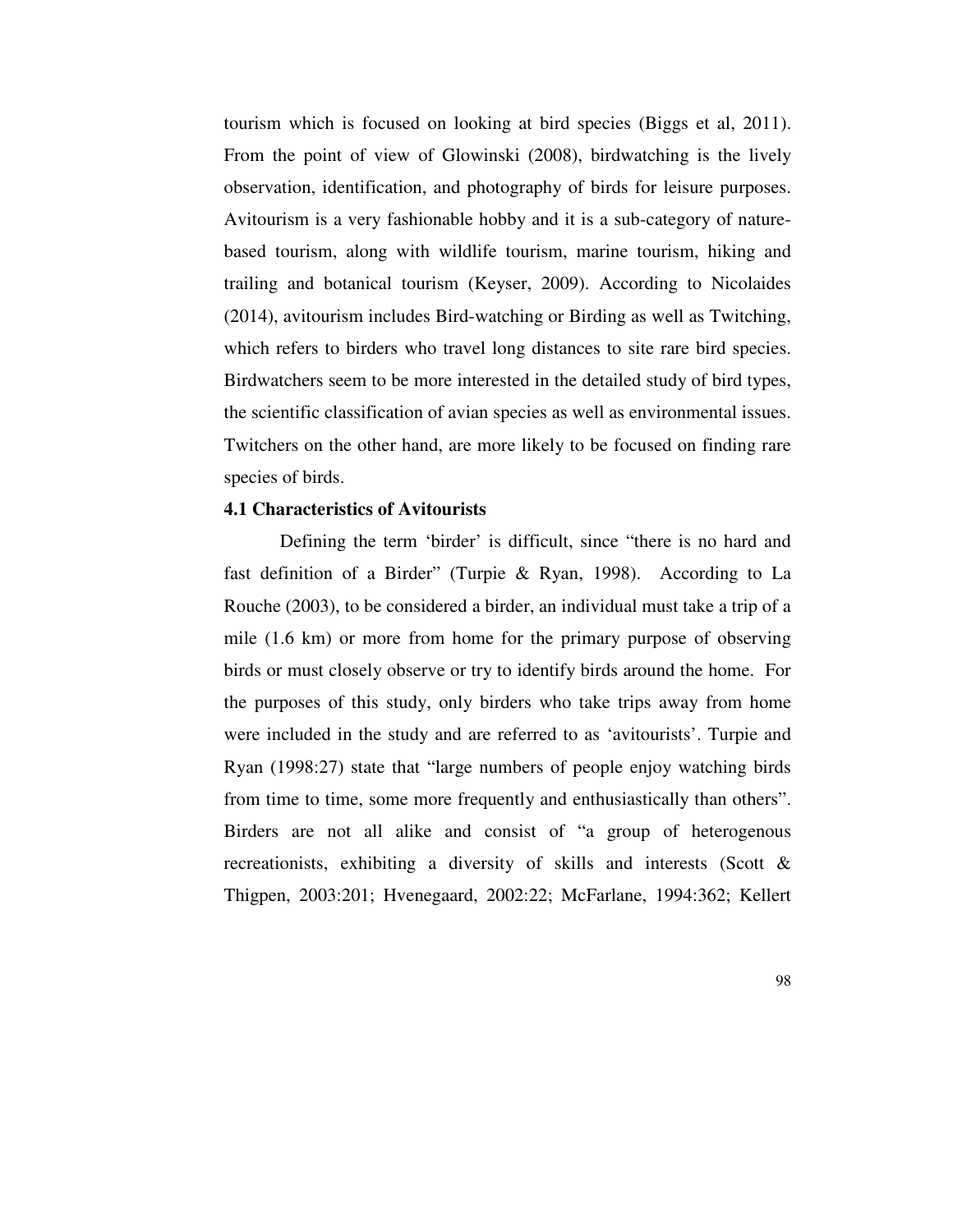&Brown, 1985:273). The following four studies have categorized birders into different birder subgroups:

Firstly, a study by Scott, Ditton, Stoll and Eubanks (2005) developed three measures of birding specialisation to ascertain the best predictor of birder motivation. Respondents had to indicate whether they were a committed birder, an active birder, or a casual birder. The three birder categories according to Scott et al. (2005) are as follows:

 • *Committed birders*: In general, people who are willing to travel at short notice to see a rare bird, who subscribe to a number of birding magazines that specialize in the identification of birds and places where they may be seen, who lead field trips or seminars for local birding clubs, who keep a detailed life list as well as a daily journal, who purchase ever-increasing amounts of equipment to aid in attracting, recording and seeing birds, and for whom birding is a primary outdoor activity.

• *Active birders*: In general, people who travel infrequently away from home specifically to go birding, who may or may not belong to a local birding club, who subscribe to general interest bird magazines (such as Wild Bird or Birdwatcher's Digest), who participate in but do not lead local field trips or seminars, who keep a general list of birds seen, and for whom birding is an important but not exclusive outdoor activity.

• *Casual birders*: In general, people whose birding is incidental to other travel and outdoor interests, who may not belong to a formal birding organisation, who may read an article on birds in a local newspaper but do not subscribe to birding magazines, who keep no life list, and for whom birding is an enjoyable yet inconsistent outdoor activity.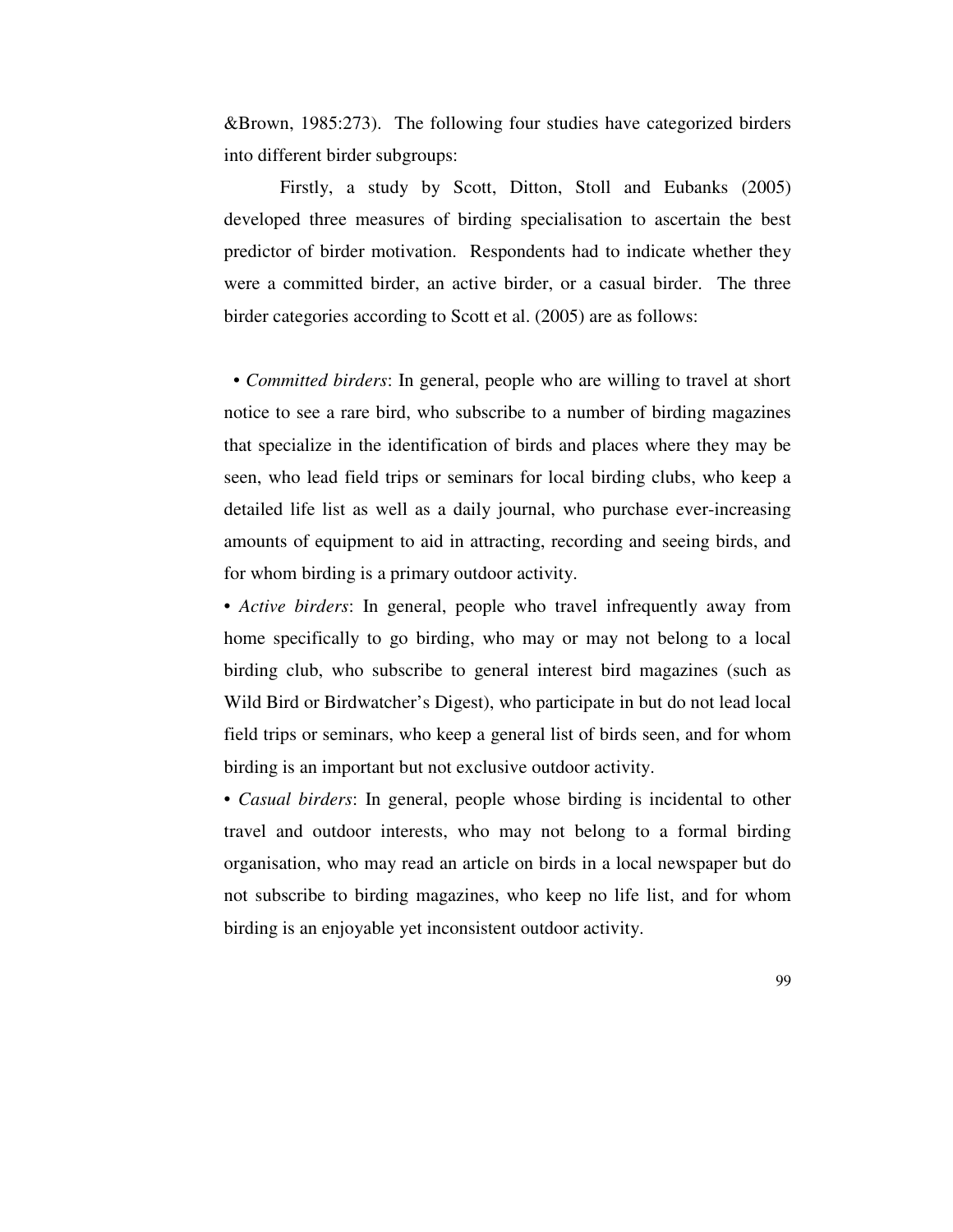According to Kellert (1985), 'active' or 'committed' birders were defined as those that could identify 40 or more species of birds, while 'passive' or 'casual' birders need to be able to identify 10 or more species and enjoy the aesthetic qualities of birds. Various other authors (Scott  $\&$ Thigpen, 2003; Hvenegaard, 2002; Cole & Scott, 1999; McFarlane, 1994; Bryan, 1977, 1979) have used recreational specialization to categorize birders in their studies. Researchers have regarded recreational specialization as an indicator of intensity of involvement and have used it to access differences among participants (Scott & Shafer, 2001).

Nicolaides (2013) states that avitourism is a branch of ecotourism that has a high potential because birdwatchers are usually well educated and wealthy individuals who love to see birds in their natural habitats. They are usually relatively well educated middle-aged males with money available to spend on travel abroad (Jones & Buckley, 2004). As in the case of most nature-based tourists, birdwatchers generally emanate from the affluent strata of their societies (Mehmetoglu, 2007).

## **4.2 Motivations of Avitourists**

Besides defining who a birder or bird watcher is, another important question that arises is, are people driven by the same desire for bird watching and is this desire at the same level of intensity and how this phenomenon can be explained. Academic research on these questions indicates that there are psychological inclinations that lead people into birding. Sekerlcioglu (2002) and Hottola (2008) concurred that bird watchers are people who observe birds in their natural environments. Three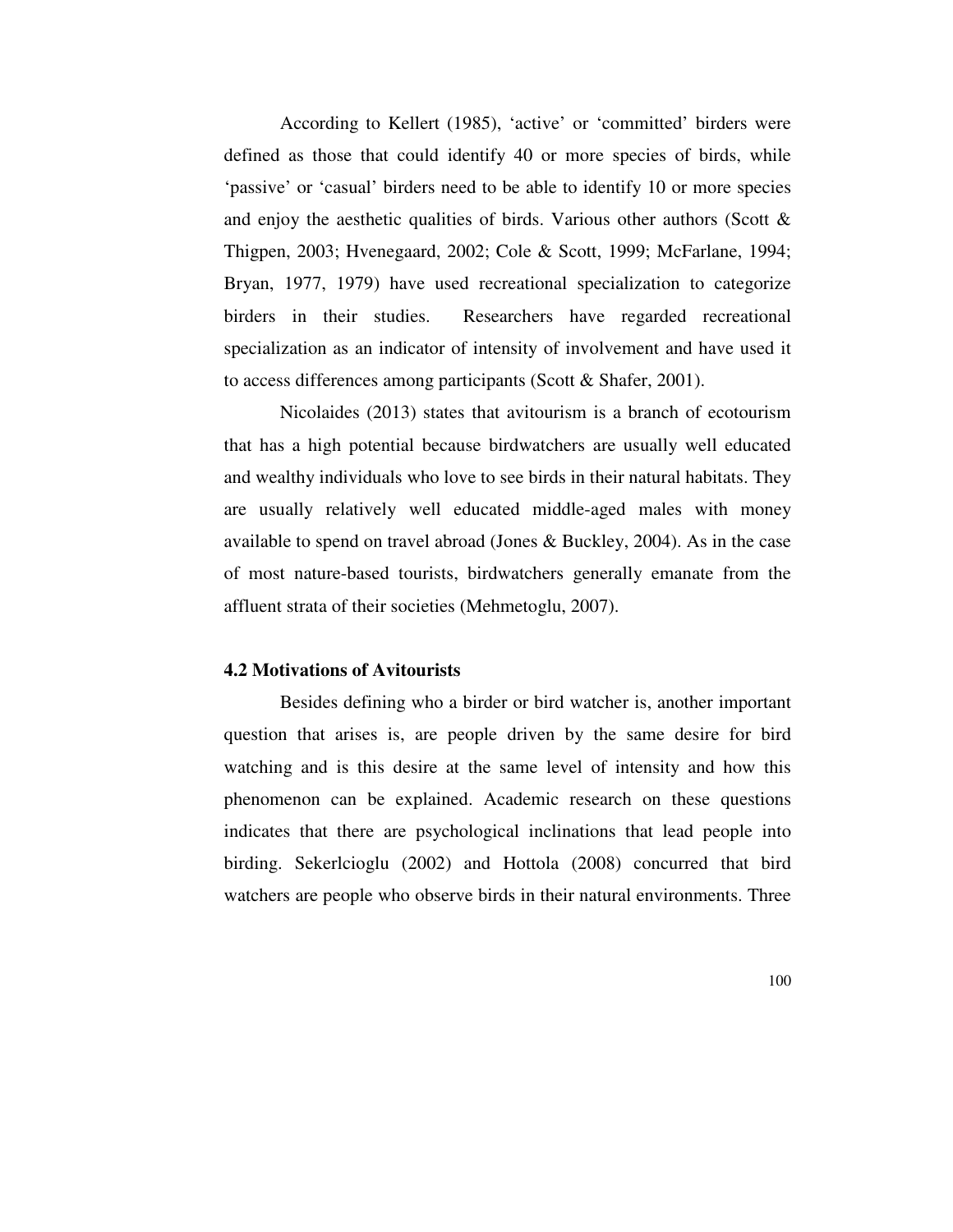reasons that explain why people choose to pursue the activity of bird watching have been identified by Decker and Cornelly (1989).

The first is the affiliation-oriented grouping, where participants undertake bird watching to accompany a person in order to strengthen relationships (Decker & Cornelly, 1989). The second reason is the achievement-oriented motive where involvement is aimed at meeting a standard performance and lastly the appreciations-oriented motive participation in which the participant seeks a sense of peace, belonging, familiarity and stress reduction (Decker  $&$  Cornelly, 1989). Other reasons include bird watching for the appreciation of bird's aesthetic appeal, for learning and study purposes, for the enjoyment and authenticity of experiences with wildlife and for competition amongst participants

Hottola (2008) provides some light on the various embedded motivations that encourage people to embark on this recreational activity, where he indicated that there are various reasons birders partake in bird watching in his analysis of specializations and motivations of birdwatchers. McFarlane (1994) introduced a psychological concept for understanding the motivations of bird watchers. He contends that there are typically several satisfactions or goals that are sought by participants in consumptive and non-consumptive recreational activities.

#### **4.3 Avitourismand Ecotourism Principles**

Since avitourism forms part of ecotourism, the principles of ecotourism are applicable. As a guiding conceptual principle, ecotourism can be regarded as tourism that occurs in natural settings with an attempt to increase benefits to the economy, society, and environment through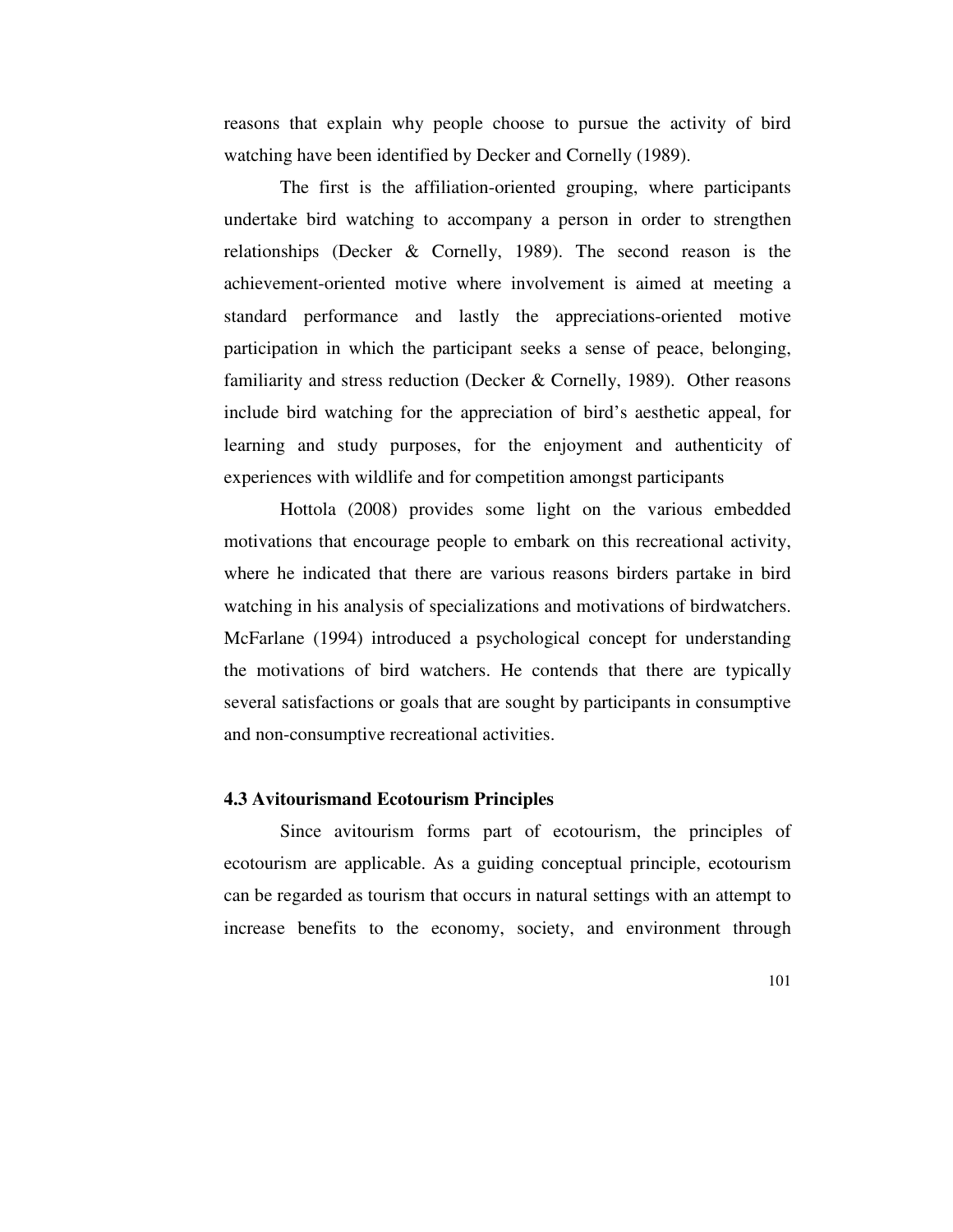sustainable educational practices from locals to tourists and vice versa (Diamantis, 2004). Ecotourism could provide economic benefits to the ecotourism industry including foreign exchange earnings, contributions to government revenue, generation of employment and income, and stimulation of regional development (Queiros & Wilson, 2005, Lickorish & Jenkins, 1997).

#### **5. Methods**

The descriptive and cross-sectional method was employed for the study. Relatedly, the study employed the survey method because it allowed a group of respondents to be selected from a larger population which enhanced accurate inference about the larger population from a small sample. Therefore, the population for the study comprised international and domestic tourists and the management of Kakum National Park. For the purpose of the study and 50 tourists were surveyed. The sample size was chosen because that was the number available and willing to participate at the time of the survey. The small sample size is also informed by the fact that the park receives only a few tourists who visit purposely for birding activities. The convenient sampling method was used because of the nature of the population (as and when they were available). However the management members were purposively selected to respond to specific questions. The questionnaire was the main data collection instrument used for the study. Questionnaires were administered and structured interviews were also conducted. The Statistical Product for Service Solution (SPSS) version 21was used toanalyse the data.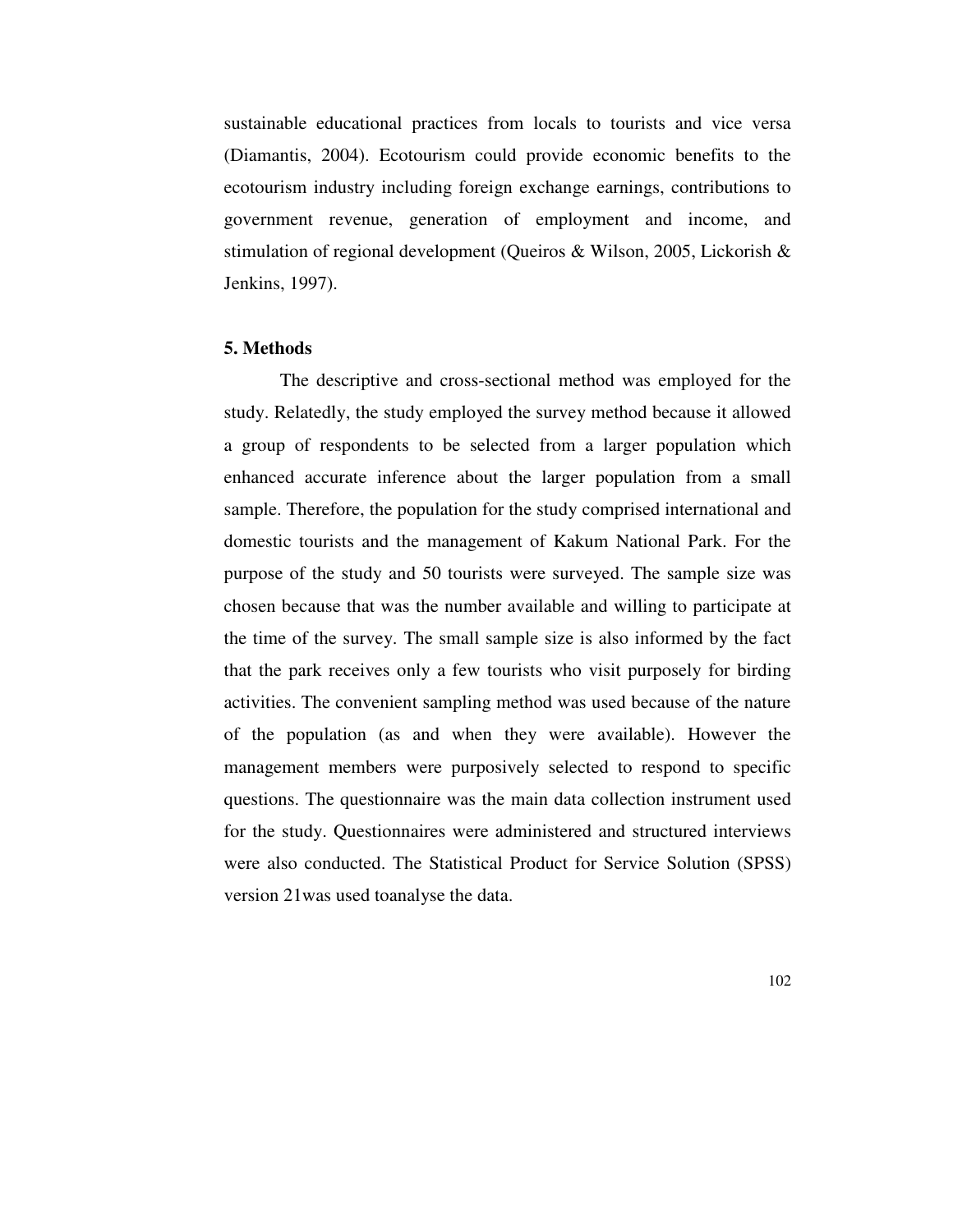#### **6. Results and Discussion**

#### **6.1 Socio-demographic profile of respondents**

Results for socio-demographic profile of respondents are presented in Table 1. Over half (64%) of the respondents were males. The gender distribution of the population sampled indicates that more males were included in the study. This may be explained by the fact that avitourism demands more effort to partake in and may be considered as a domain for males. Many studies have also shown that males tend to travel more than females. Majority (80%) of the respondents were married. More than half of the respondents were above 52 years. Similarly, Goodfellow (2017) reported that 53 per cent of birders were 45 years of age or older and 30 per cent were 55 years or older. On the contrary, Omar et al. (2019) observed that avitourism also has enormous potential to attract birders from different age categories including the youth. This means that most birders belong to the elderly age bracket. Most (32%) of the respondents were from the UK, with the least (4%) number being Ghanaians. This finding implies that Ghana indeed has a low domestic avitourism base. This implies that majority (74%) of the respondents had tertiary education (postgraduate). The implication is that avitourists are highly educated.

|                  | <b>Frequency</b> |                    |  |  |  |
|------------------|------------------|--------------------|--|--|--|
| <b>Variables</b> | $(N=50)$         | Percentage $(\% )$ |  |  |  |
| <b>Gender</b>    |                  |                    |  |  |  |
| Males            | 32               | 64                 |  |  |  |
| Females          | 18               | 36                 |  |  |  |
| Marital status   | 40               | 80                 |  |  |  |

**Table 1. Socio-demographic profile of respondents** 

103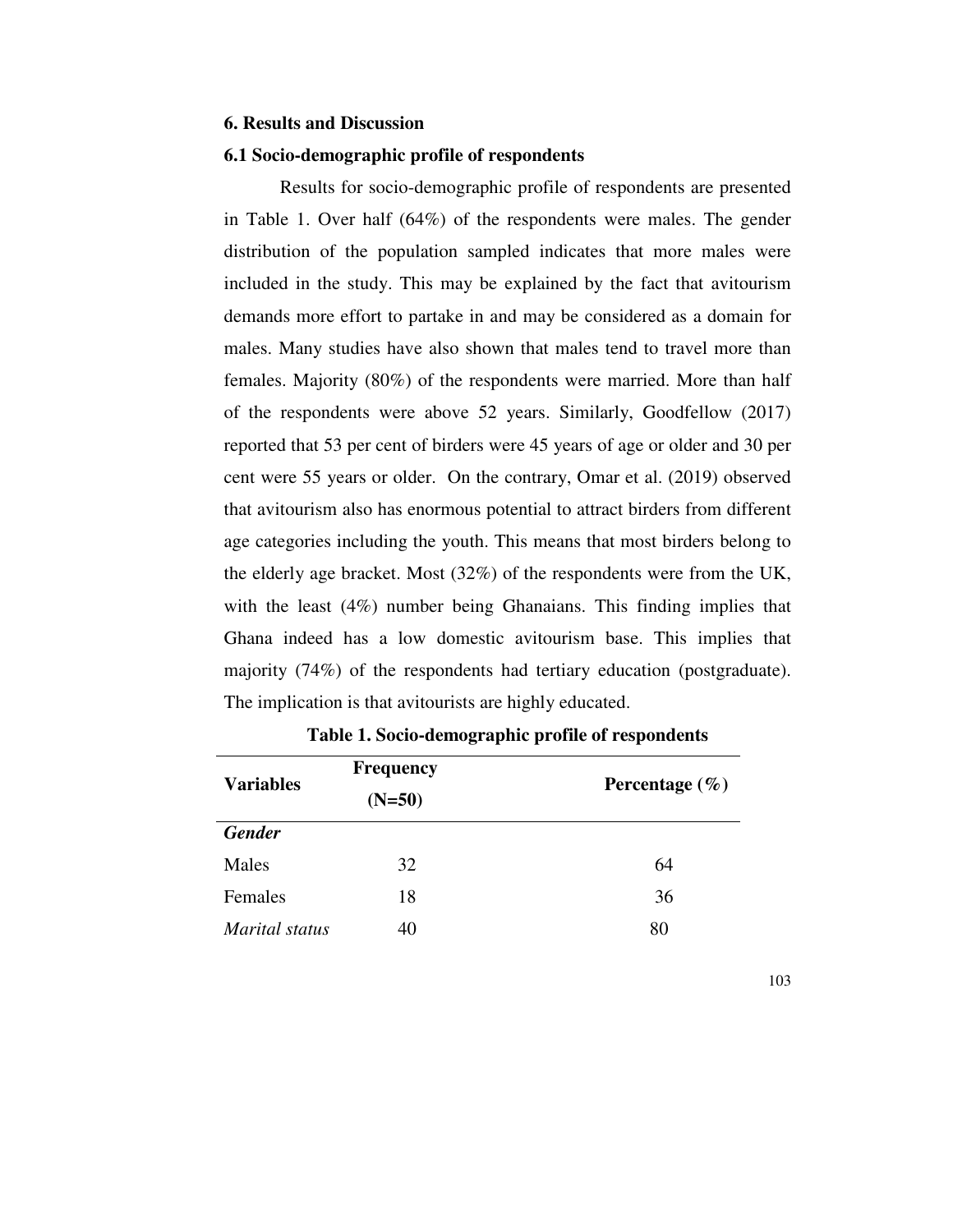| Married            |                |                |
|--------------------|----------------|----------------|
| Single             | $\tau$         | 14             |
| Divorced           | $\overline{2}$ | $\overline{4}$ |
| Widow              | $\mathbf{1}$   | $\overline{2}$ |
| Age                |                |                |
| 18 and Below       | $\mathbf{1}$   | $\overline{2}$ |
| 19-29              | $\overline{2}$ | $\overline{4}$ |
| 30-40              | $\tau$         | 14             |
| $41 - 51$          | 10             | 20             |
| 52 and above       | 30             | 60             |
| <b>Nationality</b> |                |                |
| European           | 16             | 32             |
| American           | 8              | 16             |
| Dutch              | $\overline{4}$ | 8              |
| German             | $\overline{4}$ | 8              |
| South African      | 8              | 16             |
| Ghanaian           | $\overline{2}$ | $\overline{4}$ |
| Russia             | $\overline{4}$ | 8              |
| Chinese            | $\overline{4}$ | 8              |
| Level of education |                |                |
| <b>SHS</b>         | $\overline{4}$ |                |
|                    |                | 8              |
| Diploma<br>/First  |                |                |
| degree             | 9              | 18             |
| Master's degree    | 20             | 40             |
| PhD                | 17             | 34             |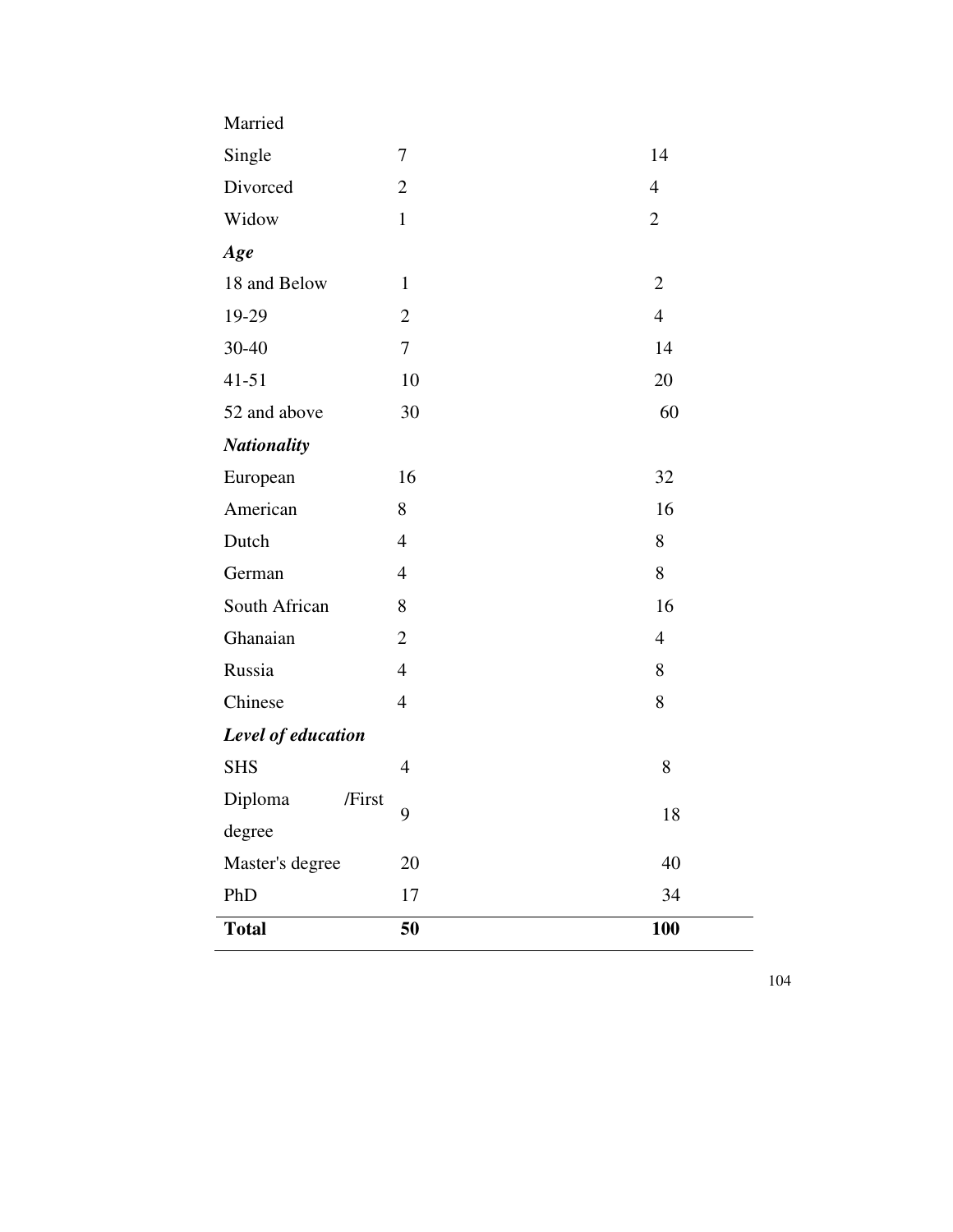

lmost all the respondents (98%) naturally cherish birds (Figure 1). In line with this finding, Scott et al., (2005) observed that all categories of bird watchers naturally cherish birds. lmost all the respondents (98%) naturally cherish birds (Figure 1). In<br>with this finding, Scott et al., (2005) observed that all categories of<br>watchers naturally cherish birds.<br>Source:Fieldwork, 2019Figure1. Naturally cher

Source:Fieldwork, 2019Figure1. Naturally cherish birds

| <b>Travel</b>   | <b>Frequency</b> | Percentage $(\% )$ |  |
|-----------------|------------------|--------------------|--|
| Organized tours | 23               | 46                 |  |
| Independently   | 27               | .54                |  |
| <b>Total</b>    | 50               | 100                |  |

**Table 3. Preferred travel style** 

Source:Fieldwork, 2019

From Table 2, almost half (46%) of the respondents have been From Table 2, almost half  $(46%)$  of the respondents have been watching birds for 1 - 5 years, and 42% have been watching birds for 6 - 10 years. The result indicates that majority of the respondents were years. The result indicates that majority of the respondents were<br>experienced and skilful birders. In terms of categories of birdwatchers, more than half of them were committed birdwatchers. According to Kellert (1985:347), 'active' or 'committed' birders are those that could identify 40 or more species of birds.Previous studies of avitourists made a distinction between those who are committed, or 'active', and those who are 'passive'. **Example 19 Solution** A<br> **Example A** control (98%) naturally cherish birds (Figure 1). In line<br>
finding, Scott et al., (2005) observed that all categories of bird<br>
naturally cherish birds.<br> **Example 3. Preferred travel st**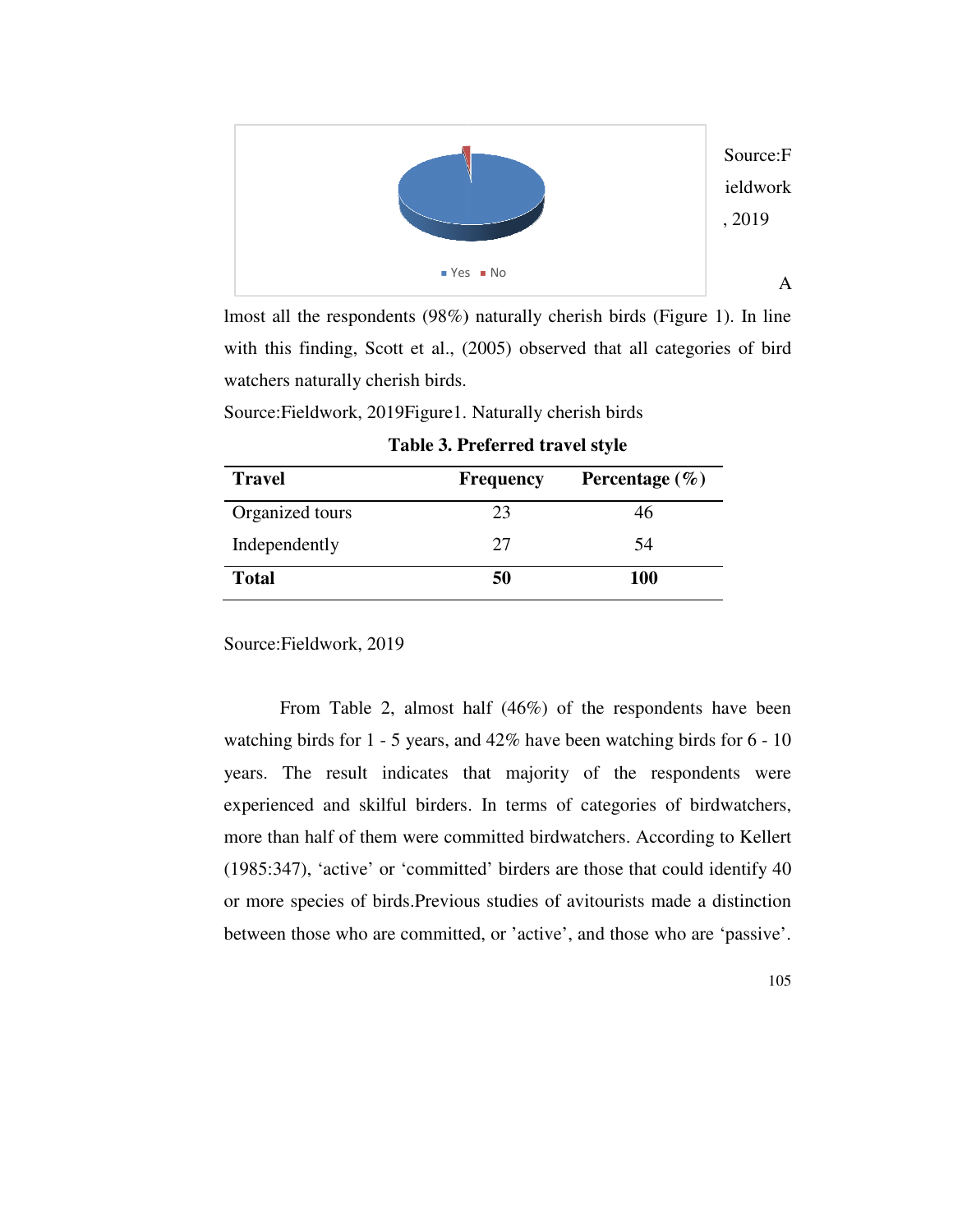Active avitourists take frequent birding trips, attend courses and invest in equipment, whereas passive avitourists are defined as people that are able to identify common birds in their neighbourhood or take a passing interest in birds when travelling.The findings could assist in developing avitourism products to meet the needs of particular avitourists and help plan for a more enjoyable experience at the birding destination.

|                                   | <b>Frequency</b> | Percentage $(\% )$ |
|-----------------------------------|------------------|--------------------|
| <b>Years of bird watching</b>     |                  |                    |
| 1 -5 Years                        | 23               | 46                 |
| 6 - 10 Years                      | 21               | 42                 |
| 11 - 20 Years                     | 6                | 12                 |
| <b>Categories of birdwatchers</b> |                  |                    |
| Casual/passive                    | 3                | 6                  |
| Active                            | 14               | 28                 |
| Committed                         | 33               | 66                 |
| <b>Total</b>                      | 50               | 100                |

**Table 2. Number of years of involvement in bird watching**

Source:Fieldwork, 2019

From Table 3, birdwatchers prefer to travel independently. The results indicate slightly more than half of the respondents (54%). Most studies have shown that avitourists usually prefer to organize their own tours.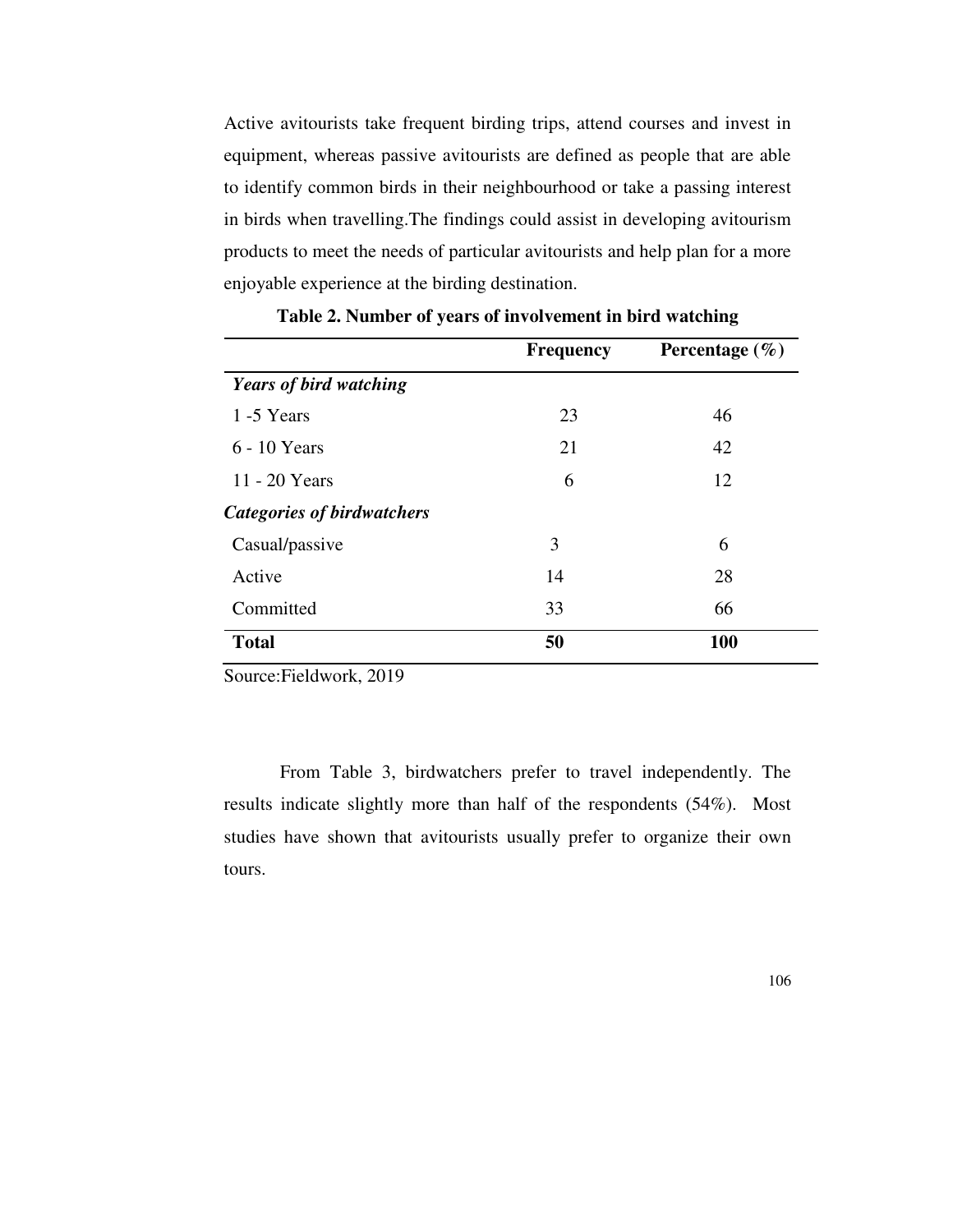

Source: Fieldwork, 2019 Figure 2. Life list of birdwatchers

Figure 2 indicates that majority (94%) of birdwatchers that visit Kakum National Park keep a life list of the birds they have seen. This result Kakum National Park keep a life list of the birds they have seen. This result therefore confirms the study of Applegate  $\&$  Clarke (1987) which concluded that bird watching is a consumptive sport, because birders keep a life listwhere an observed species is ticked once in a lifetime. <sup>1965</sup> <sup>100</sup><br><sup>30</sup> SS **100**<br><sup>30</sup> SS **100**<br><sup>31</sup> Sexual by Axele Seen. This result<br>of Applegate & Clarke (1987) which<br>a consumptive sport, because birders keep<br>ies is ticked once in a lifetime.<br>ble 4 shows that majority (48%

The result from the Table 4 shows that majority (48%) of the respondents have 810 and above birds on their life list. Respondents with the least number of birds (201-300) on their life list were represented by only 2%. This result indicates that birders are very much interested in keeping the list of birds they see, during their stay. result from the Table 4 shows that majority (48%) of the have 810 and above birds on their life list. Respondents with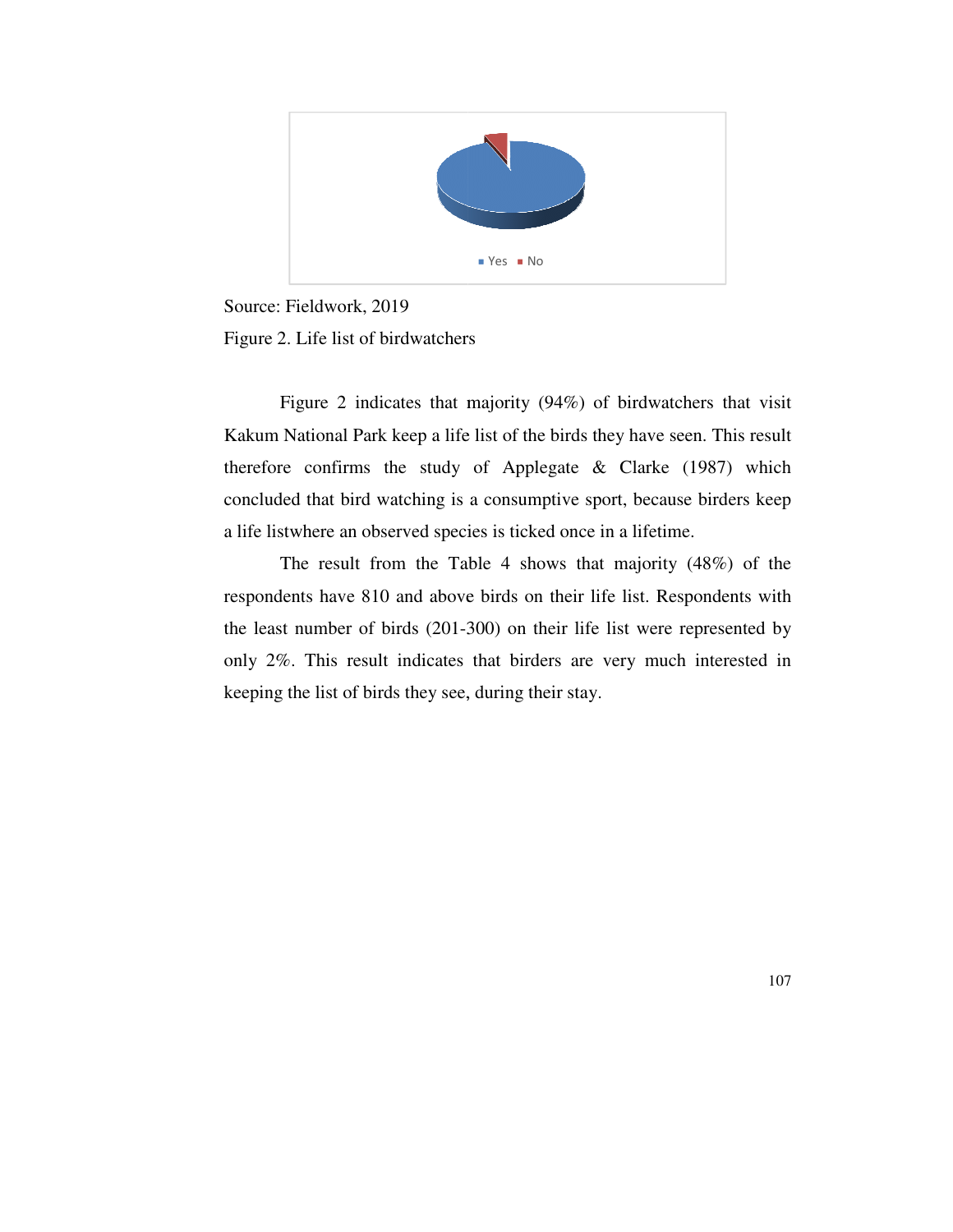| <b>Numbers of birds</b> | <b>Frequency</b> | Percentage $(\% )$ |
|-------------------------|------------------|--------------------|
| $201 - 300$             | 1                | 2                  |
| $301 - 400$             | 2                | 4                  |
| $401 - 500$             | 1                | $\overline{2}$     |
| $501 - 600$             | 6                | 12                 |
| $601 - 700$             | 7                | 14                 |
| $701 - 800$             | 9                | 18                 |
| 801 and above           | 24               | 48                 |
| <b>Total</b>            | 50               | 100                |

**Table 4. Number of birds on life list of birdwatchers** 

Source: Fieldwork, 2019

More than half (60%) of the respondents spent between 2 hours to 1 day on birding, during their visit to Ghana. 22 per centspent 2 -3 weeks, while 18% spent 1 month and above on birding activities during they visit (Table 5). The results indicate that birdwatchers do stay for a significant period during their visit to Ghana, thus accommodations providers should consider this niche market in their marketing strategies to create more accommodation facilities.

| <b>Period</b>     | <b>Frequency</b> | Percentage |  |  |
|-------------------|------------------|------------|--|--|
|                   |                  | $(\%)$     |  |  |
| $2hrs - 1 day$    | 30               | 60         |  |  |
| $2 - 3$ weeks     | 11               | 22         |  |  |
| 1 month and above | 9                | 18         |  |  |
| <b>Total</b>      | 50               | <b>100</b> |  |  |

**Table 5. Period involved in birding** 

Source: Fieldwork, 2019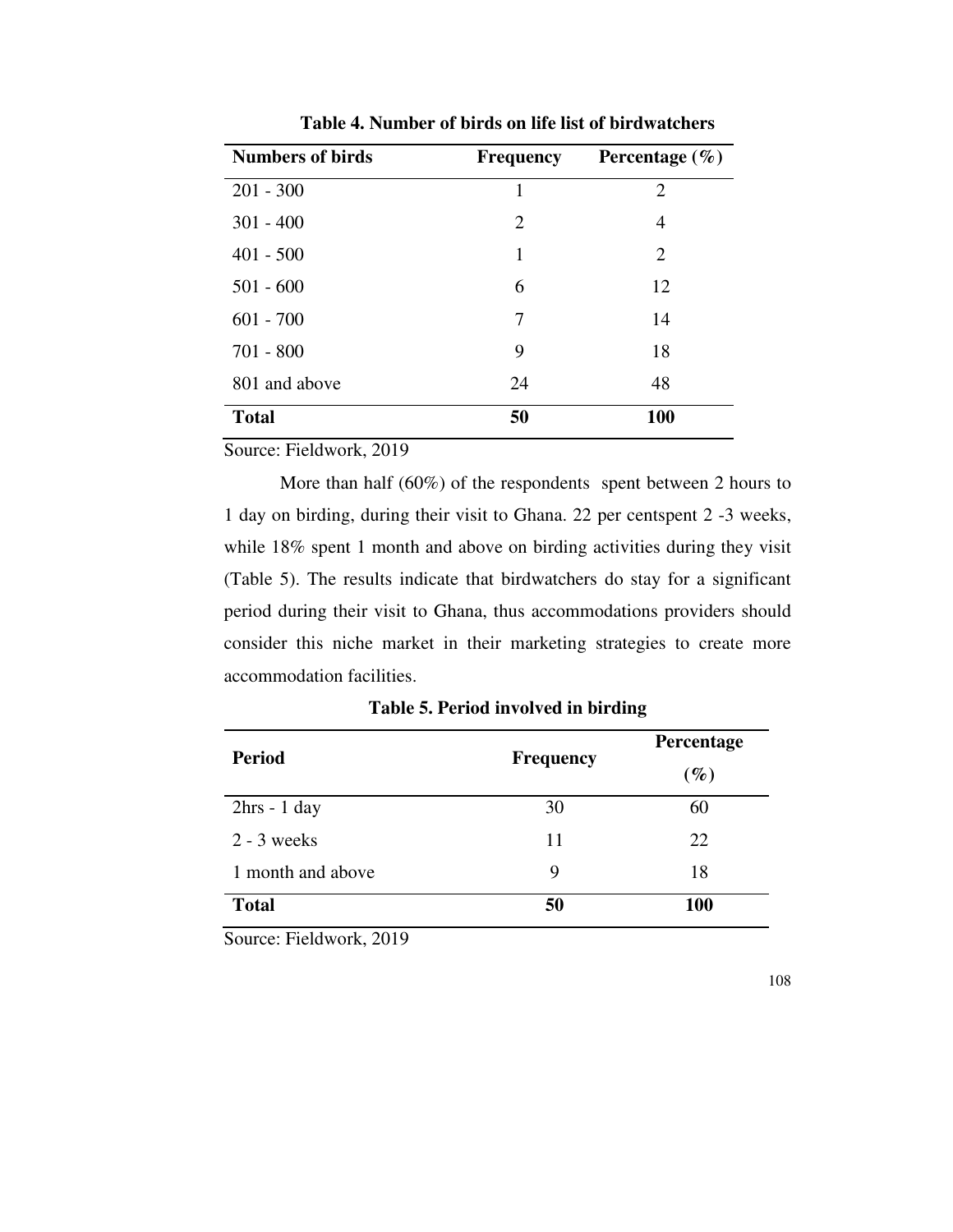The results from Table 6 clearly shows that majority (80%) of birdwatchers get their sources of information about the birds of Kakum National Park from travel agents, followed by the internet, word-of-mouth and magazines. From this result, it appears that travel agents are not doing badly in creating awareness about the birds at Kakum National Park.

| <b>Sources of information</b> |                  | Percentage |  |  |
|-------------------------------|------------------|------------|--|--|
|                               | <b>Frequency</b> | $(\%)$     |  |  |
| Word of mouth                 | 2                | 4          |  |  |
| Internet                      | 7                | 14         |  |  |
| Travel agent                  | 40               | 80         |  |  |
| Magazine                      |                  | 2          |  |  |
| <b>Total</b>                  | 50               | <b>100</b> |  |  |

| <b>Table 6. Sources of information</b> |  |
|----------------------------------------|--|
|----------------------------------------|--|

Source: Fieldwork, 2019

#### **6.2 Motivation of respondents**

This section looks at the respondents' motivation for bird watching. In this regard, a 5 point likert scale [Strongly Agree (SA), Agree (A), Neutral (N)Disagree (D), Strongly Disagree (SD)] was used. Respondents were asked to tick thealternative which best describes their opinion. Table 7 presents the results.Over half (60%) of respondents agreed that, the motivation for them is to contribute to the conservation of birds. Most (48%) of them agreed that they wantto see many interesting places apart from birding interests. The implication is that birdwatchers are also interested in other activities apart from watching birds. Again, most (48%) of them agreed to be motivated by the competition with other birdwatchers,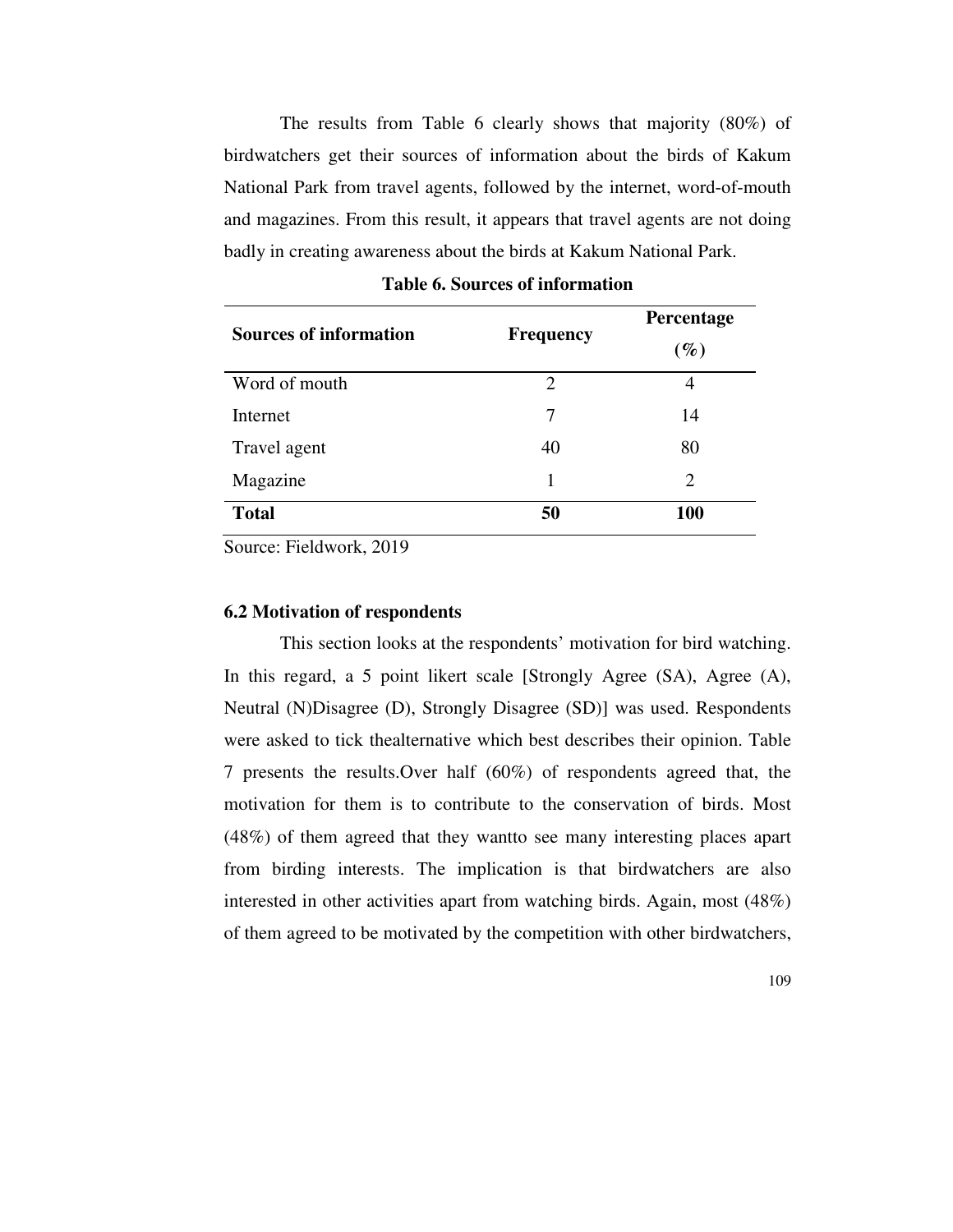during their visit to Kakum National Park. Close to half (48%) agreed that they want to see new or rare species of birds, which serves as a motivation for them. This indicates that birdwatchers are strongly motivated by new or rare species which adds to the excitement of birding.

| <b>Motivation</b>         | <b>SD</b>      | D              | N              | A  | <b>SA</b> |
|---------------------------|----------------|----------------|----------------|----|-----------|
| Contributing<br>to<br>the |                |                |                |    |           |
| conservation of birds     |                | 2              | 30             | 60 | 8         |
| Seeing many interesting   |                |                |                |    |           |
| places apart from bird    |                |                |                |    |           |
| interests                 |                | $\overline{2}$ | 28             | 48 | 22        |
| Competing with other      |                |                |                |    |           |
| birders                   |                |                | 14             | 48 | 38        |
| Seeing new or<br>rare     |                |                |                |    |           |
| species of birds          | $\overline{2}$ |                | 14             | 48 | 36        |
| Adding more birds to      |                |                |                |    |           |
| my life list              |                | 4              | 6              | 54 | 36        |
| Photographing birds       |                |                | $\overline{4}$ | 38 | 58        |
| Seeing as many bird       |                |                |                |    |           |
| species as possible       |                | $\overline{2}$ | $\overline{4}$ | 38 | 56        |
| Friendly and helpful      |                |                |                |    |           |
| in<br>the<br>people       |                |                |                |    |           |
| community                 |                | $\overline{2}$ | 4              | 44 | 50        |

**Table 7.Motivation for bird watching** 

Source: Fieldwork, 2019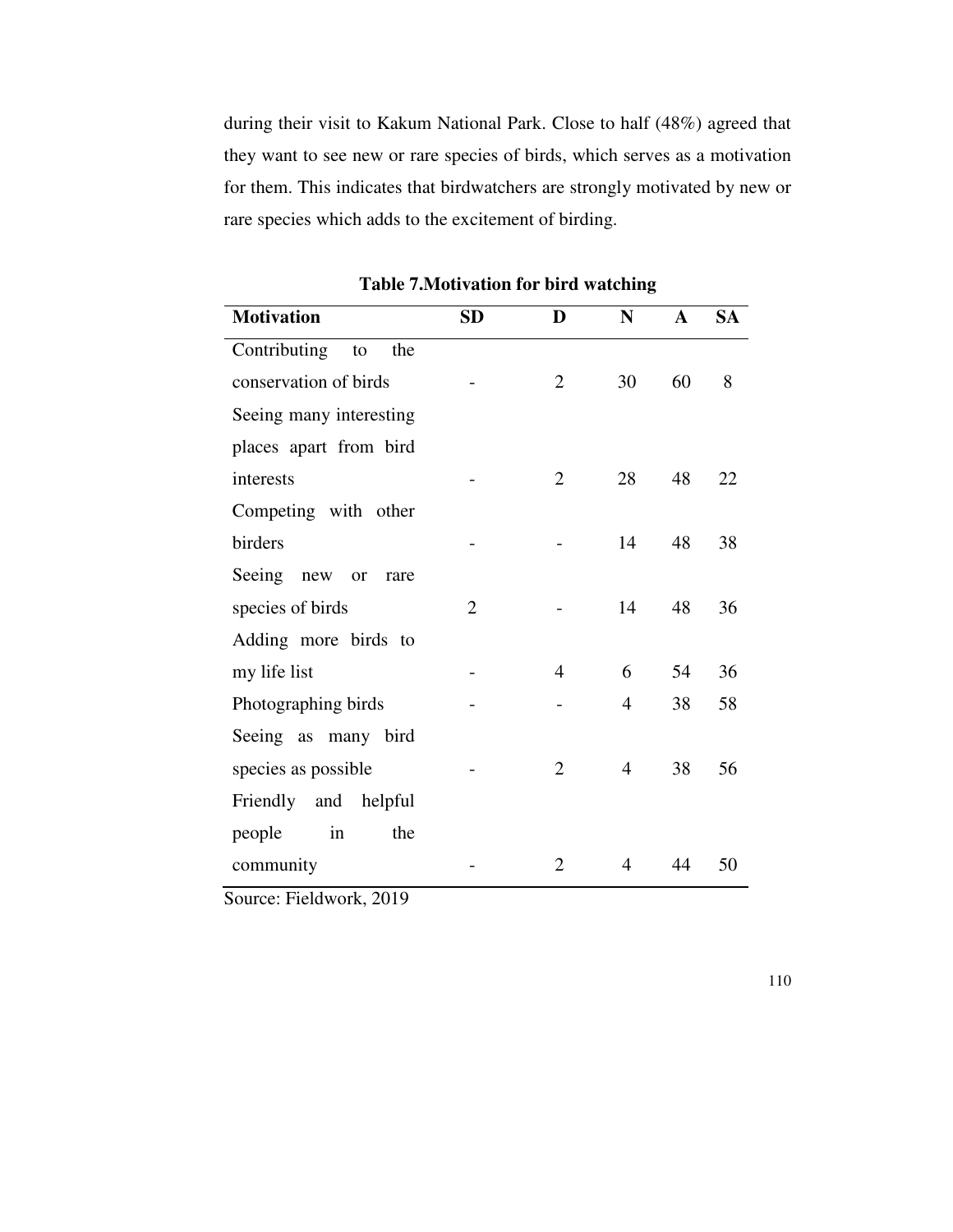The result from Table 7 again indicates that majority of the respondents put together agreed (54%) and strongly agreed (36%) that adding more birds to their life list serves as a motivation for them. More than half (54%) agreed and 36 per cent strongly agreed that they are motivated by photographing the birds. A little over half (58%) strongly agreed and 38 per cent also agreed that seeing many species of birds motivates them. Exactly half(50%) of the strongly agreed and 44 per cent also agreed that they are motivated by the friendly helpful people in the community.

#### **6.3 Level of agreement to ecotourism principles**

This section deals with respondents' level of agreement to ecotourism principles. In this regard, a 5 point likert scale [Strongly Agree (AS), Agree (A), Neutral (N)Disagree (D), Strongly Disagree (SD)] was used. Respondents were asked to tick from the alternatives which best describes their opinion. Results are presented in Table 8.From Table 8, half (50%) of the respondents strongly agreed to the fact that they are concerned by whether the venue or destination respects the environment or not, and 44% each indicated agree and neutral respectively. Studies have shown that ecotourism principles in avitourism include sustainable use of resources and mitigation of negative impacts on the environment and local community - economic opportunities for industry and local communities (Fennell, 2008; Queiros & Wilson, 2005; Diamantis, 2004). 46 per cent of respondents agreed and 44 per cent strongly agreed that accommodation providers should operate in an environmentally friendly way by applying ecotourism principles. They also agreed (44%) and strongly agreed (42%)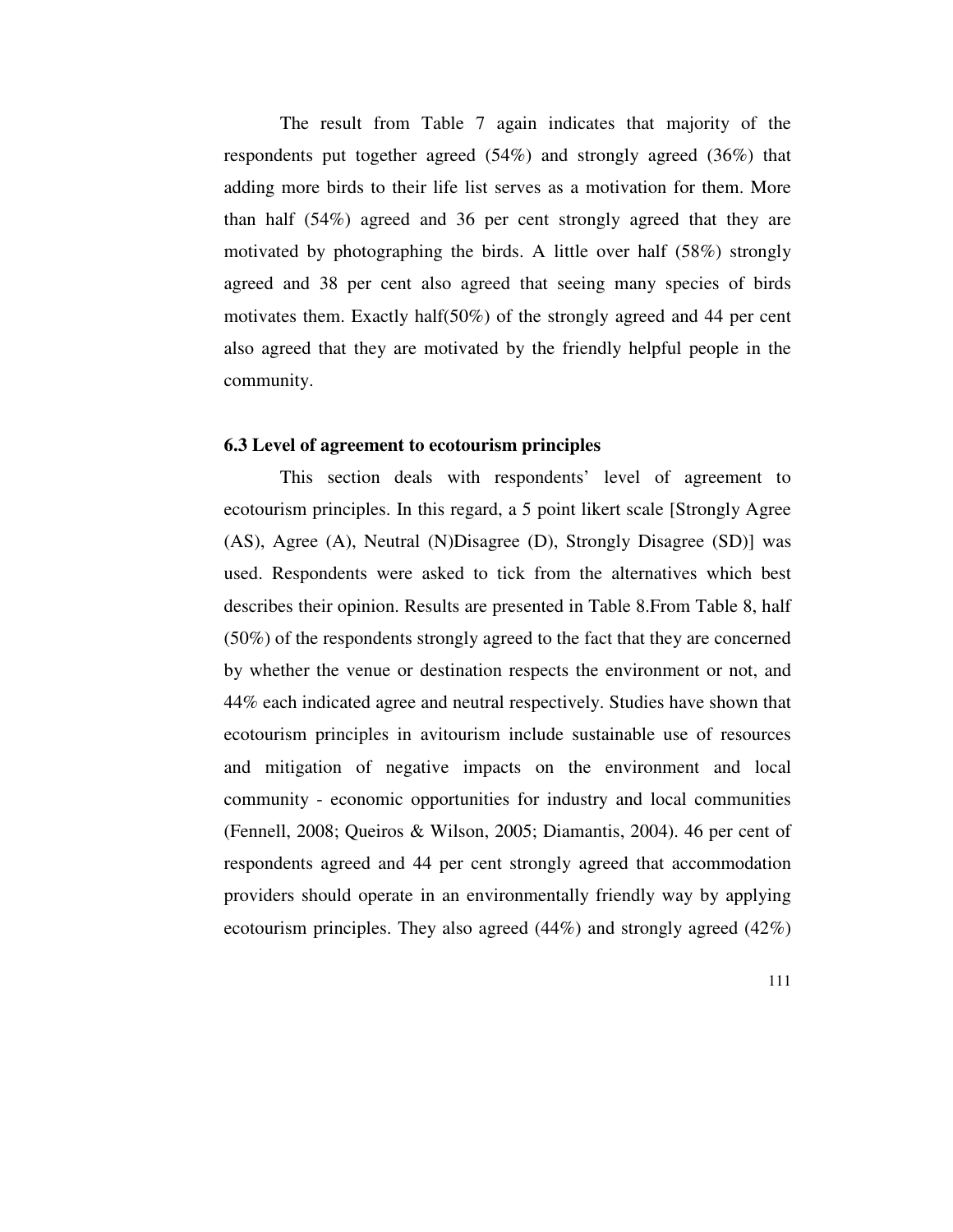to the fact that tour operators should encourage interaction between local communities and birders. Contrary to this, Sekercioğlu (2002) observes that the involvement of international tour operators often result in less local control and smaller economic returns to local communities.

A little over half (52%) of respondents agreed that it is important for birders to learn about local communities on each trip. To this end, 36 per cent also indicated strongly agree. This shows that birders are interested in learn and know about the local people on each trip. Less than half (44%) of them strongly agreed and 40 per cent agreed that ecotourism should support social development in the area in which it operates. Education and interpretation will make both tourists and local communities aware of the environment, which need to be incorporated into the social and economic life of the local community (Diamantis, 2004). More than half (60%) of them agreed that the tourism industry should contribute to conservation of nature**.** 

| <b>Ecotourism Principles</b> | SD | D                     | N              | $\mathbf{A}$ | SА |  |
|------------------------------|----|-----------------------|----------------|--------------|----|--|
| <b>Destinations Respect</b>  |    |                       |                |              |    |  |
| for environment              |    | $\mathcal{D}_{\cdot}$ | $\overline{4}$ | 44           | 50 |  |
| Environmentally              |    |                       |                |              |    |  |
| friendly practices by        |    |                       |                |              |    |  |
| accommodation sector         |    | $\mathcal{D}_{\cdot}$ | 8              | 46           | Δ4 |  |
| Good interaction             |    |                       |                |              |    |  |
| between locals and           |    |                       | 14             |              |    |  |

**Table 8.Ecotourism Principles**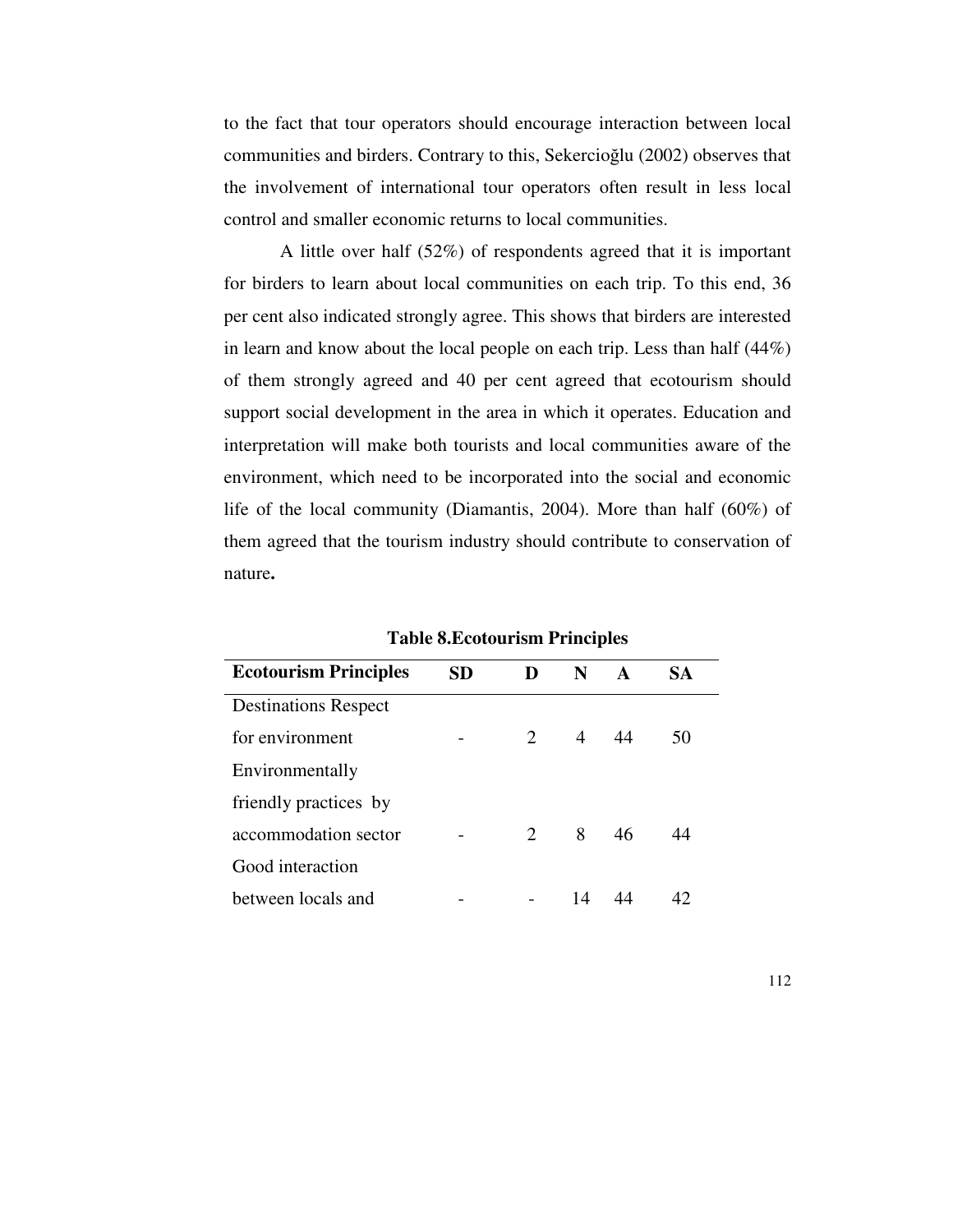| birders                |                |    |    |    |
|------------------------|----------------|----|----|----|
| Knowledge of birders   |                |    |    |    |
| about locals           | $\overline{2}$ | 10 | 52 | 36 |
| Social development at  |                |    |    |    |
| the destinations       | 2              | 14 | 40 | 44 |
| Destination that       |                |    |    |    |
| contributes to         |                |    |    |    |
| conservation of nature | 2              | 10 | 60 | 28 |
| Minimization of        |                |    |    |    |
| impacts by tourists    | 2              | 10 | 46 | 42 |
| Destination that makes |                |    |    |    |
| use of local guides    |                | 6  | 40 | 54 |
| Destinations that      |                |    |    |    |
| markets the local      |                |    |    |    |
| products               |                | 4  | 36 | 60 |
| $\sum_{i=1}^{n}$       |                |    |    |    |

Source: Fieldwork, 2019

The result from the Table 8 also indicates that 46 per cent agreed that tourists should minimize their negative impacts on the environment. 42 per cent strongly agreed to this principle. This confirms the assertion by Hay Smith and Hunt (1995) that avitourism development that is not properly planned and managed may put pressures on birds and the environment resulting in negative impacts. Slightly more than half (54%) strongly agreed and 40 per cent agreed that local tour guides should be used. This indicates that birders are concerned about promoting the well being of local people. Majority (strongly agreed=60%; agreed = 36%) of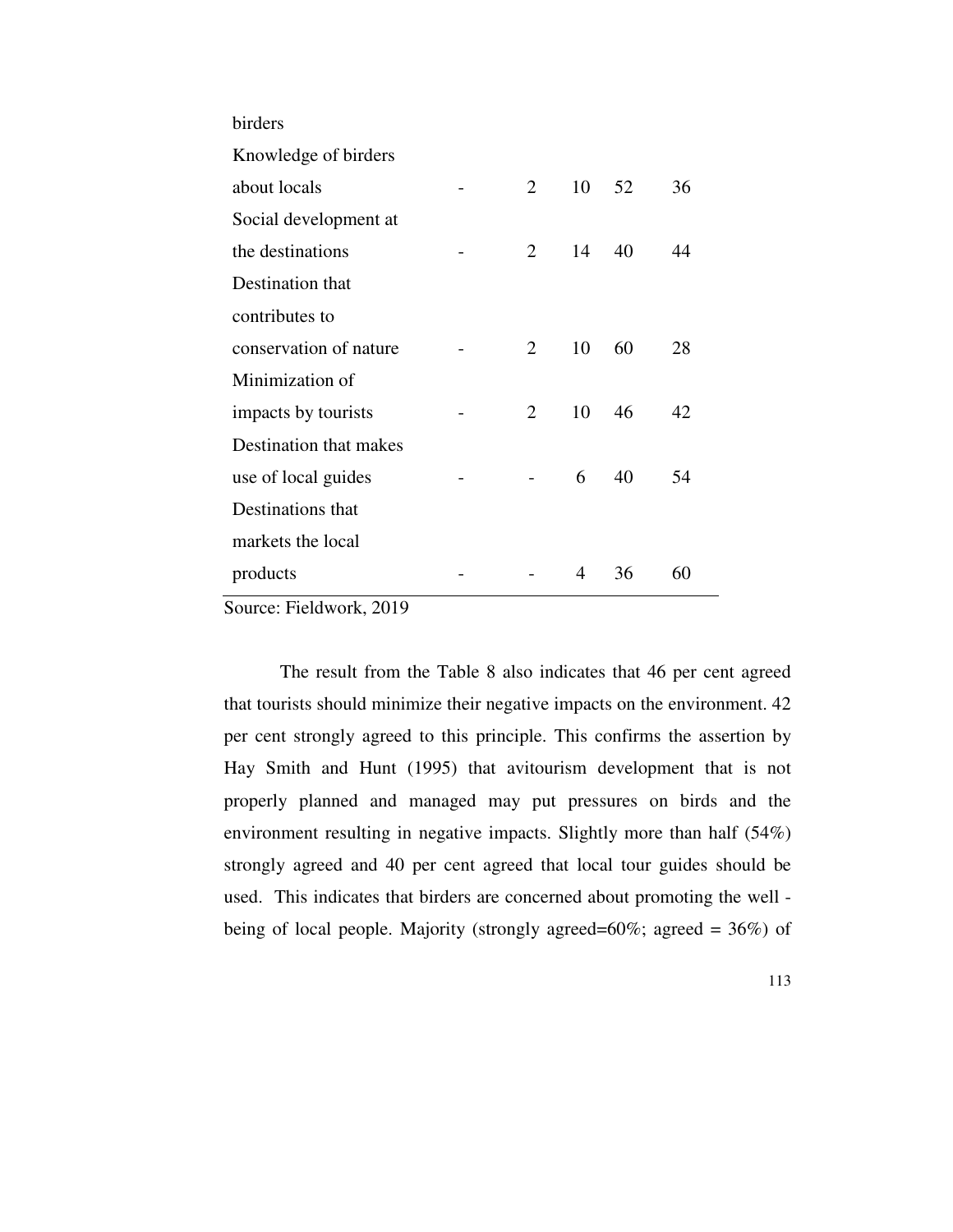the respondents were of the view that birdwatchers should support the local community.

#### **7. Conclusion**

The study concludes that avitourism can be recognised as an important niche market with high potential to induce economic, social and conservation benefits for Ghana. The results of this study clearly show that there is a huge potential for avitourism or birding activities at Kakum National Park. There is already an international market that can be enhanced through promotion. Furthermore, the remarkable wealth of birdlife and supportive infrastructure at kakum National Park necessitate an investigation into the international market potential of avitourism in Ghana. Based on results obtained this study provides insight into domestic and international avitourists profiles, offering the possibility of unleashing its potential for the market. The insights include the socio-demographics, motivation, preferences and agreement to ecotourism principles of birdwatchers, which could be factored into the development of appropriate marketing strategies.

The results also indicated a relatively low awareness (as evidenced by the fewer number of participants in the study) but high interest in visiting Ghana as a birding destination. Kakum National Park has a potential for avitourism as an ecotourism niche market in Ghana, and thus needs proper packaging of its avitourism product. This study's assessment is that avitourism is an attractive niche market for Ghana, with growth potential for Kakum National Park that can be harnessed and properly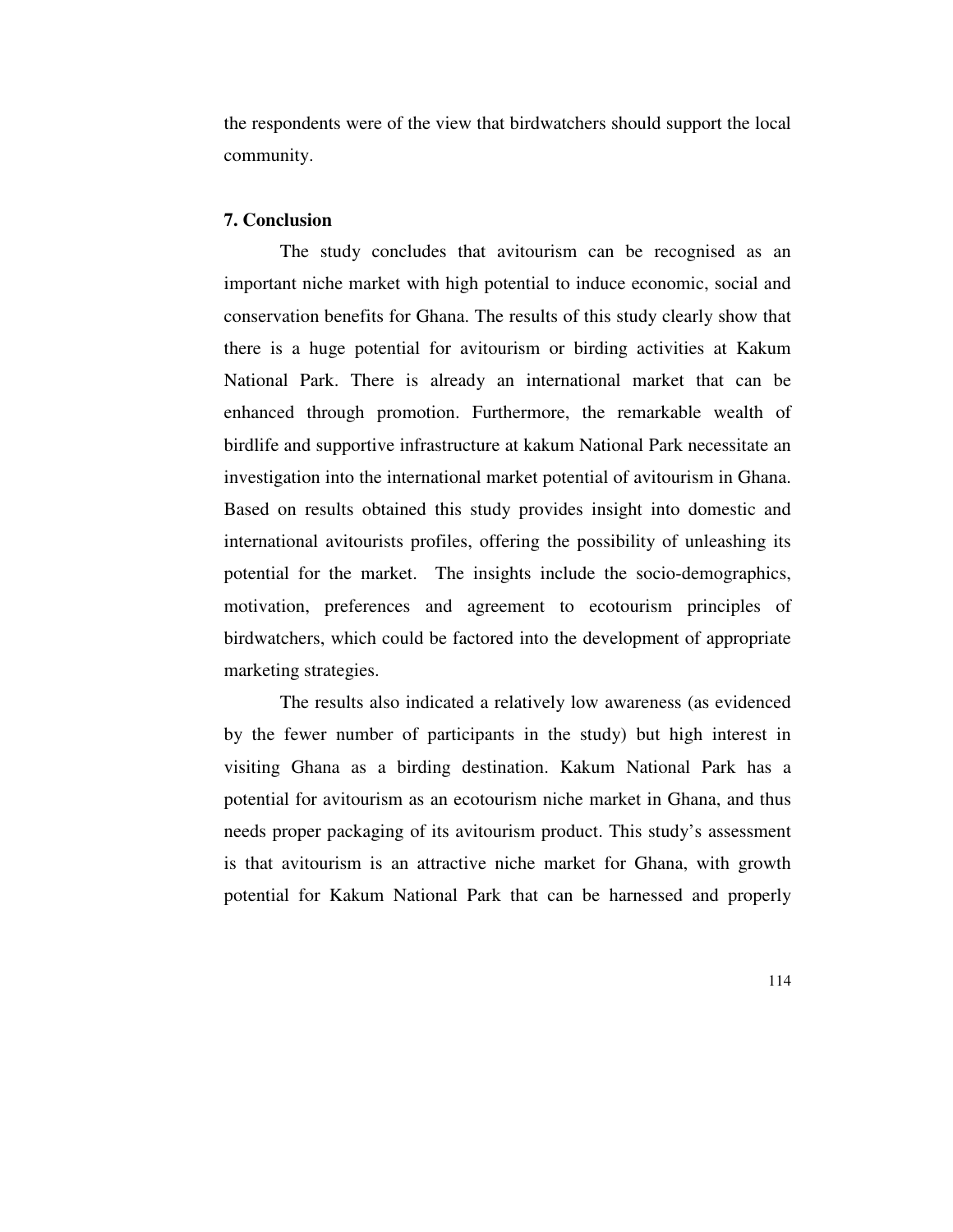marketed. This niche segment possesses the potential to further the growth of ecotourism in Ghana, specifically for Kakum National Park.

#### **8. Recommendations**

To ensure that avitourismat Kakum National park is properly developed and sustained, proper packaging of the avitourism product, destination marketing and proper management of natural resources are very important. The findings of this study could give clearer insights and could also provide some guidelines to the GhanaTourism Authority and the Wildlife Department to come up with more effective avitourism marketing, management, and planning.

A national avitourism stakeholders' forum should be establishedto address current challenges in avitourism development in Ghana.The forum could consist of key stakeholders in the avitourism value chain, including the Ghana Tourism Authority, the Ghana Wildlife Department, the Forestry Departmentand the Kakum community.

Marketing efforts should be targeted at all categories of birders. In terms of the domestic and international markets, demand could be stimulated for avitourism among casual birders with a general interest in nature-based tourism, and possibly cultural tourism.Casual birders typically include those interested in other outdoor and nature-based activities (e.g.wildlife, butterfly watching, etc.) who could be persuaded to include birding as an additional activity.

The Ministry of Tourism Arts and Culture should develop a single, comprehensive website to serve as a portal to all avitourism opportunities in Ghana. The Internet is a tool that is used by all categories of tourists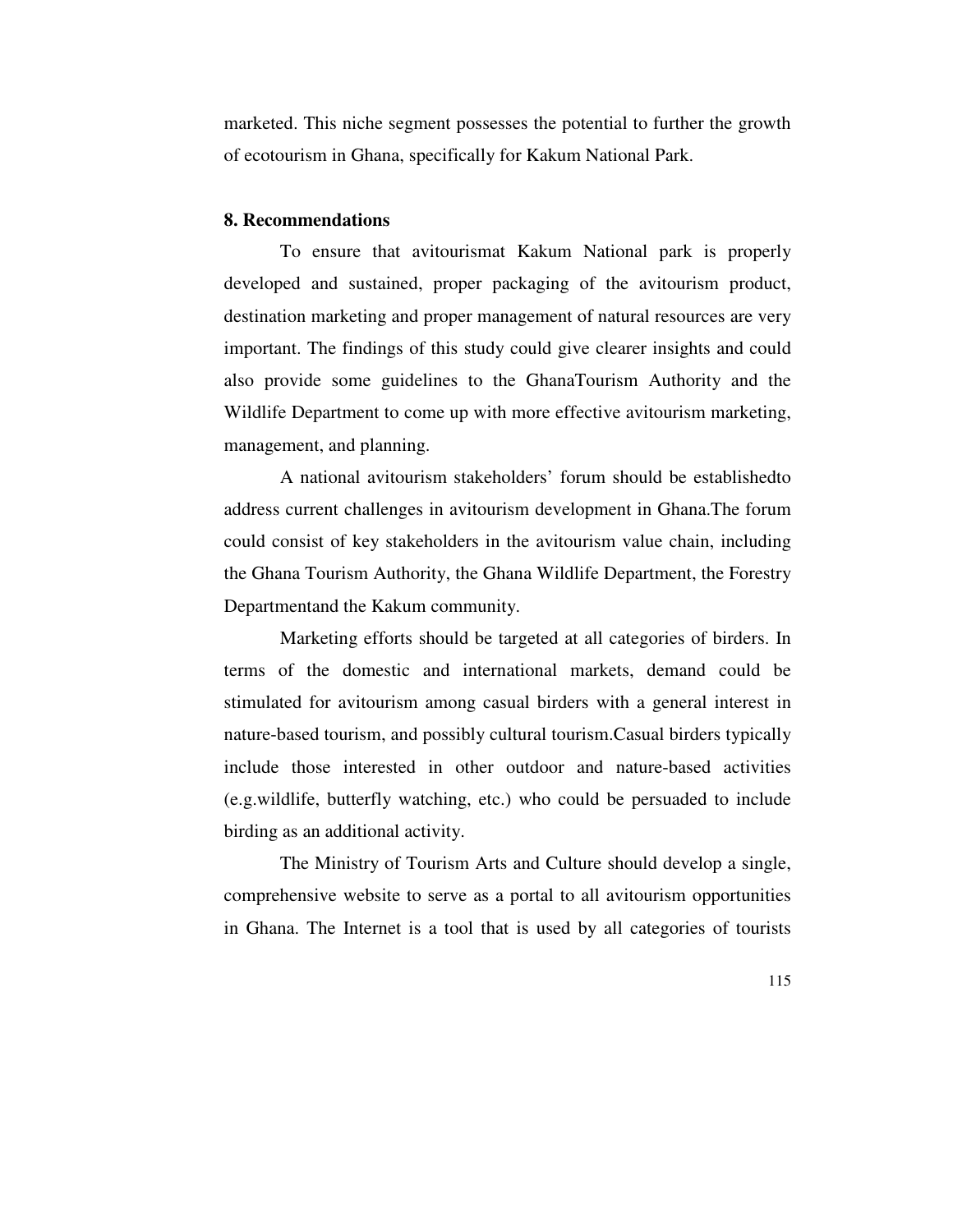including birders. Therefore the availability of detailed and reliable electronic information on avitourism in Ghana is very necessary. This website would benefit both domestic and international birders and also help to raise awareness of avitourism in Ghana.

#### **9. Future research**

The information collected for avitourism motivation is important in assisting to predict the type and level of demand for birding destinations (Hvenegaard, 2002). This information could also be used in future research to assess the satisfaction levels of birders at particular birding destinations. This research identified important attributes preferred by avitourists, which could be used in future research by performing an importance performance analysis as a monitoring mechanism to ensure high levels of customer satisfaction at the birding destination (Ellis & Vogelsong, 2004). The current research could also be used to investigate other special interest groups, for example, botanists and people interested in butterflies or other wildlife user groups.

## **References**

- 1. Agyei-Ohemeng, J. (1991). Bridging the Gap between Man and Wildlife, the Dilemma of Ghana Nature and Fauna. *International Journal of Nature Conservation in Africa*, 7, pp. 23-28.
- 2. Applegate, J.E and Clark, K.E. (1987). *Satisfaction levels of birdwatchers: An observation on the consumptive and non-consumptive continuum*.New Brunswick: Department of Horticulture and Forestry, Rutgers University.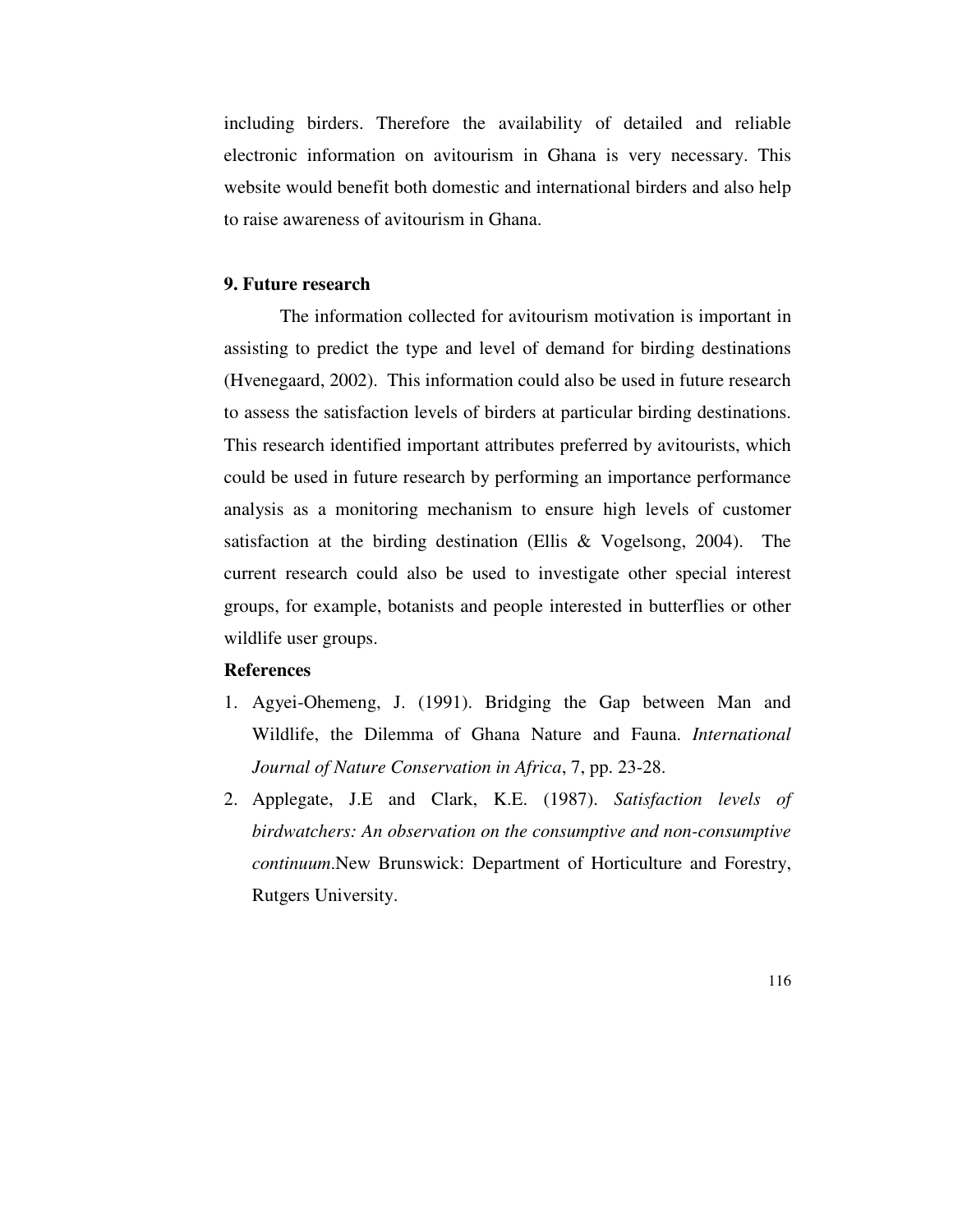- 3. Biggs, D. Turpie, J. Fabricius, C.and Spenceley, A. (2011). The Value of Avitourism for Conservation and Job Creation- An Analysis From South Africa. *Conservation and Society*, 9(1), pp. 80 – 90.
- 4. BirdLife International (2008) *BirdLife's online World Bird Database: the site for bird conservation.* Version 2.1. Cambridge, UK: BirdLife International. Available at: http://www.birdlife.org (Accessed 26 June 2020)
- 5. BirdLife International (2020) *Important Bird Areas factsheet: Kakum National Park - Assin Attandaso Resource Reserve*. Available at: http://www.birdlife.org (Accessed 26 June 2020).
- 6. Conradie, N. and Van Zyl, V. (2013). Agreement of the International Avitourism Market toEcotourism Principles: a South African Development Perspective. *African Journal of Business Management,*  7(30), pp. 3013-3021.
- *7.* Cordell, H.K. and Herbert, N.G. (2002). *The popularity of birding is still growing*. Colorado Springs: American Birding Association.
- 8. Decker, D.J. and Cornelly, N.A. (1989). Motivations for Deer Hunting: Implications for Antler Less Deer Harvest as a Management Tool. *Wildlife Society. Bull*. 17, pp. 455 –463.
- 9. Derrett, R. (2001). Special Interest Tourism: Starting with the Individual. In: Douglas N, Douglas N, Derrett R (eds) *Special interest tourism*. Brisbane, Chichester: John Wiley & Sons Australia.
- 10. Diamantis, D. (2004). *Ecotourism: management and assessment*. London: Thomson.
- 11. Ellis, C. and Vogelsong, H. (2004). Measuring Birdwatcher Preferences through Importance-performance Analysis. In: Murdy, J. (ed.).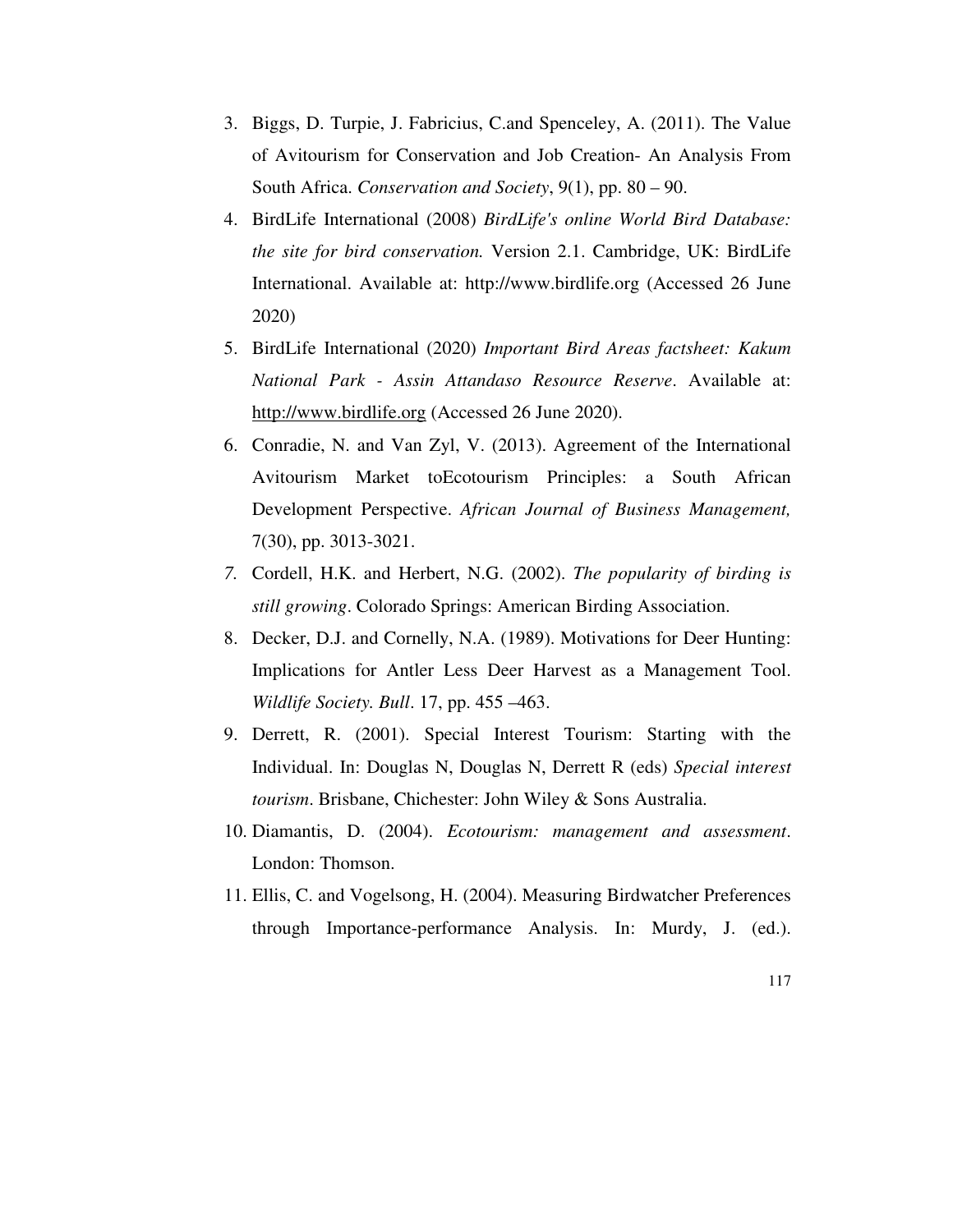*Proceedings of the 2003 Northeastern Recreation Research Symposium*, New York, 6–8 April: 203–210.

- 12. Glowinski, S. L. (2008). Bird-watching, Ecotourism, and Economic Development: A Review of The Evidence. *Applied Research in Economic Development*, 5(3), pp. 65 – 77.
- 13. Goeldner, C.R. and Ritchie, J.R.B. (2009). *Tourism: principles, practices, philosophies*.11th ed. Hoboken: John Wiley.
- 14. Goodfellow,D.K. (2017). Couples and Avitourism: A Mixed Method Study of North American Birdwatchers.PhD Thesis,Southern Cross University,Lismore,NSWKhatijah
- 15. Hottola, P. (2008). Coastal Bird Tourism in Namibia. Evaluation report with suggestions for action. *Finnish University Network for Tourism Studies*: Finland.
- 16. Hvenegaard, G. T. (2002). Birder Specialization Differences in Conservation Involvement, Demographic, and Motivations. *Human Dimensions of Wildlife,* 7(1), pp. 21-36.
- 17. Jones, D. and Buckley, R. (2004). "Bird Watching Tourism in Australia", CRC for Sustainable Tourism. Brisbane: Griffith University.
- 18. Keyser, H. (2009). The Nature Conservancy.Available at: www.nature.org (Accessed: 29 June 2020).
- 19. Kuuder, C. J. W., Doe, G. A., and Yirbekyaa, E. K. (2013). Ecotourism Potentials of Xavi Bird Watching Sanctuary in Akatsi District of Ghana. *GJDS*, 10(1&2), pp. 81-97.
- 20. La Rouche, G.P. (2003). Birding in the United States: a demographic and economic analysis. Washington DC: *U.S Fish and Wildlife Service*.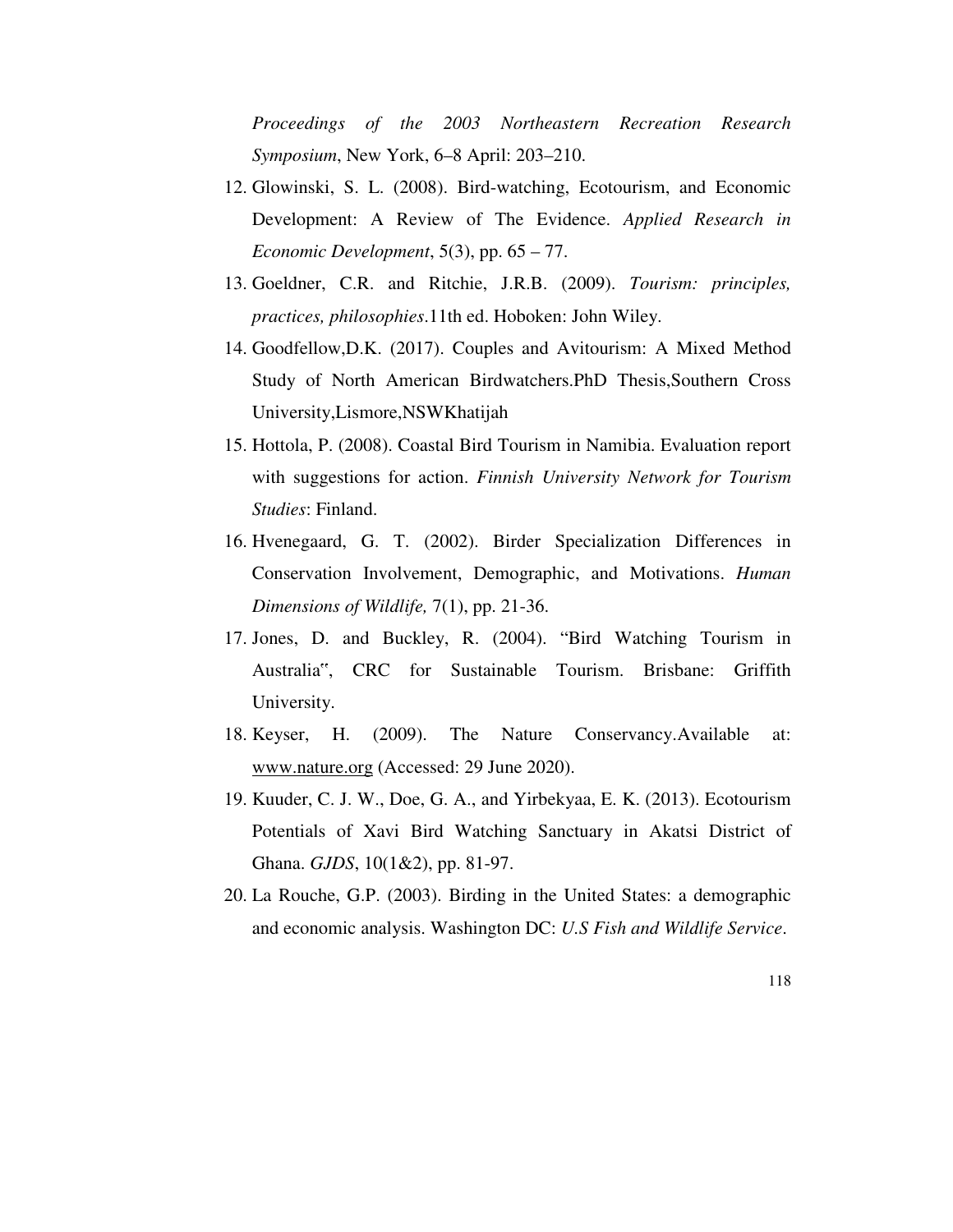- 21. Lepage, D. (2020) *Avibase-Bird Checklist of the World, Kakum National Park.* Available at: https://avibase.bsc-eoc.org/checklist.jsp? (Accessed: 28 June 2020).
- 22. Lew, A.A. (2008). Long Tail Tourism: New Geographies for Marketing Niche Tourism Products. *Journal of Travel and Tourism Marketing.* 25, pp. 409–419.
- 23. Lickorish, L.J, Jenkins, C.L. (1997). *An introduction to tourism*. Oxford, New York: Butterworth-Heinemann
- 24. McFarlane, B.L. (1994). Specialization and Motivations of Birdwatchers. *Wildlife SocietyBulletin,* 22, pp. 361-370.
- 25. Mehmetoglu, M. (2007). Nature-based Tourists: the Relationship between their Trip Expenditures and their Activities, *Journal of Sustainable Tourism* 15(2), pp. 200- 211.
- 26. Nicolaides, A. (2013). Promoting Avitourism as a Special Niche Area of Ecotourism in South Africa. *African Journal of Hospitality, Tourism and Leisure,* 2(3), pp. 1 -16.
- 27. Nicolaides, A. (2014). Stakeholders, Purposes and Responsibilities:Avitourism in South Africa. *African Journal of Hospitality, Tourism and Leisure*, 3(2), pp. 1 -1.
- 28. Omar, Muhammad Abi Sofian Abdul Halim, Hazman Samsudin, Zaleha Mohamad , Isma Rosila Ismail, Siti Nur 'Atikah Zulkiffli(2019). Self Engagement in Avitourism: the Case of Taman Negara Bird Count (TNBC 2017) Malaysia, *International Journal of Recent Technology and Engineering* (IJRTE),7(6),pp. 2277-3878.
- *29.* Queiros, D. and Wilson, G. (2005). Doing it right the first time? Ecotourism on the Wild Coast of South Africa. In: Nature-based